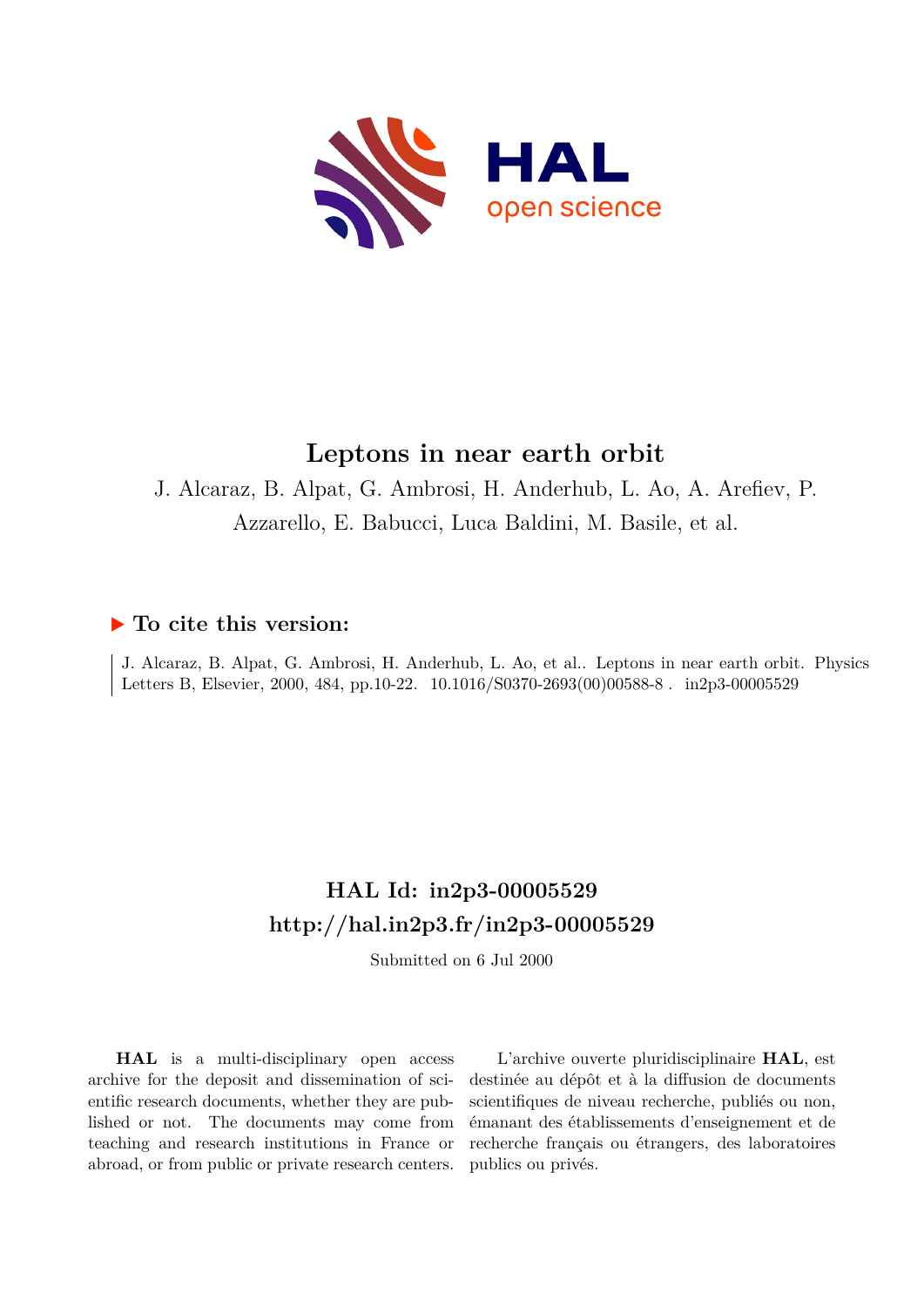### **Leptons in Near Earth Orbit**

The AMS Collaboration

#### **Abstract**

The lepton spectra in the kinetic energy ranges 0.2 to 40 GeV for e<sup>-</sup> and 0.2 to 3 GeV for  $e^+$  were measured by the Alpha Magnetic Spectrometer (AMS) during space shuttle flight STS–91 at altitudes near 380 km. From the origin of the leptons two distinct spectra were observed: a higher energy spectrum and a substantial second spectrum with positrons much more abundant than electrons. Tracing leptons from the second spectra shows that most of these leptons travel for an extended period of time in the geomagnetic field and that the e<sup>+</sup> and e<sup>-</sup> originate from two complementary geographic regions.

Submitted to *Phys. Lett. B*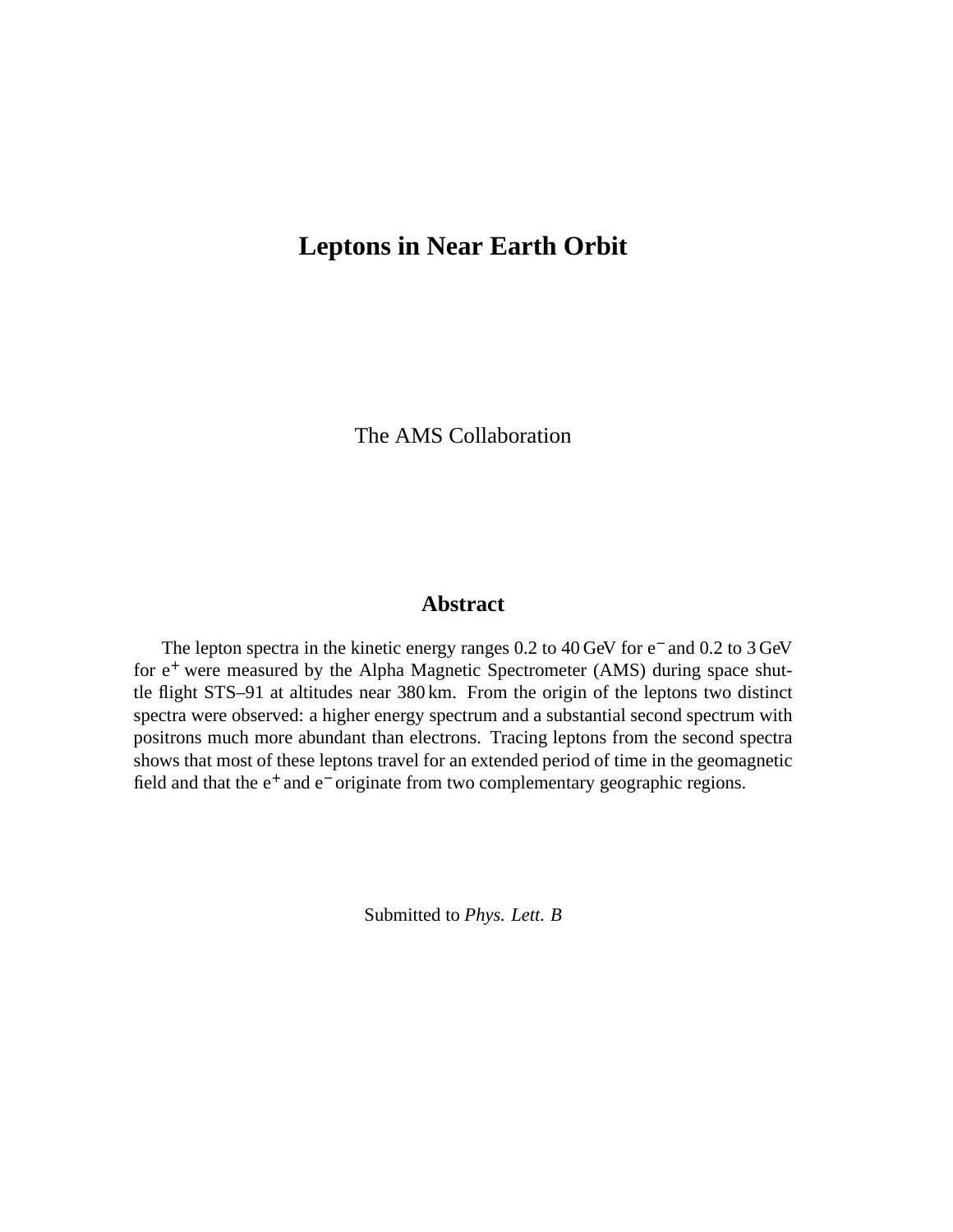## **Introduction**

The current understanding of the high energy lepton  $(e<sup>\pm</sup>)$  spectra in cosmic rays is that they are dominated by an electron component. High energy electrons are believed to originate from primary acceleration sites, specifically from supernova explosions. High energy electron–positron pairs are thought to be produced from the collisions of cosmic ray hadrons and gamma rays with interstellar gas. Taken together, the expected positron to electron ratio in cosmic rays arriving at Earth is roughly 10% and it decreases with energy. This picture is based on the experimental data collected over 35 years [1, 2] by balloon experiments as well as phenomenological model descriptions developed over the same period [3]. These experiments were performed at altitudes of 30–40 km. Balloon experiments have made important contributions to the understanding of primary cosmic ray spectra and the behavior of atmospheric secondary particles in the upper layer of the atmosphere.

A few pioneering satellite experiments[4] have reported data on low energy electrons and positrons trapped in the geomagnetic field. The satellite based detectors used so far, *i.e.* before this experiment, have not been sensitive enough to systematically study the electron and positron spectra over a broad energy range and their dependence on position and angle.

The electron spectrum observed near Earth shows a low energy drop off due to the geomagnetic cutoff. Previous measurements above the cutoff indicate that the spectrum falls off according to a power law.

The Alpha Magnetic Spectrometer (AMS) [5] is a high energy physics experiment scheduled for installation on the International Space Station. In preparation for this mission, AMS flew a precursor mission on board the space shuttle Discovery during flight STS–91 in June 1998. In this report we use the data collected to study the spectra of electrons and positrons in cosmic rays over the respective kinetic energy ranges of 0.2 to 40 GeV and 0.2 to 3 GeV, the latter range being limited by the proton background.

The large acceptance of AMS and high statistics ( $\sim 10^5$ ) enable us to study the variation of the spectra with position and angle both above and below the geomagnetic cutoff. The accurate momentum resolution, precise trajectory reconstruction and good particle identification of AMS allow an investigation into the origin of particles below cutoff by tracking them in the geomagnetic field.

## **The AMS detector**

The major elements of AMS as flown on STS–91 were a permanent magnet, a tracker, time of flight hodoscopes, a Cerenkov counter and anti-coincidence counters [6,7]. The permanent magnet had the shape of a cylindrical shell with inner diameter 1.1 m, length 0.8 m. It provided a central dipole field of 0.14 Tesla across the magnet bore and an analyzing power,  $BL^2$ , of 0.14 Tm<sup>2</sup> parallel to the magnet, or z–, axis. The six layers of double sided silicon tracker were arrayed transverse to the magnet axis. The outer layers were just outside the magnet bore. The tracker measured the trajectory of relativistic singly charged particles with an accuracy of 20 microns in the bending coordinate and 33 microns in the non-bending coordinate, as well as providing multiple measurements of the energy loss. The time of flight system had two planes at each end of the magnet, covering the outer tracker layers. Together the four planes measured singly charged particle transit times with an accuracy of 120 psec and also yielded multiple energy loss measurements. Two layers of Aerogel threshold Cerenkov counter with an index of refraction  $n = 1.035$  were used to make independent velocity measurements allowing the discrimination of lower energy hadrons from electrons and positrons. A layer of anti-coincidence scintillation counters lined the inner surface of the magnet. Low energy particles were absorbed by thin carbon fiber shields. In flight the AMS positive z–axis pointed out of the shuttle payload bay.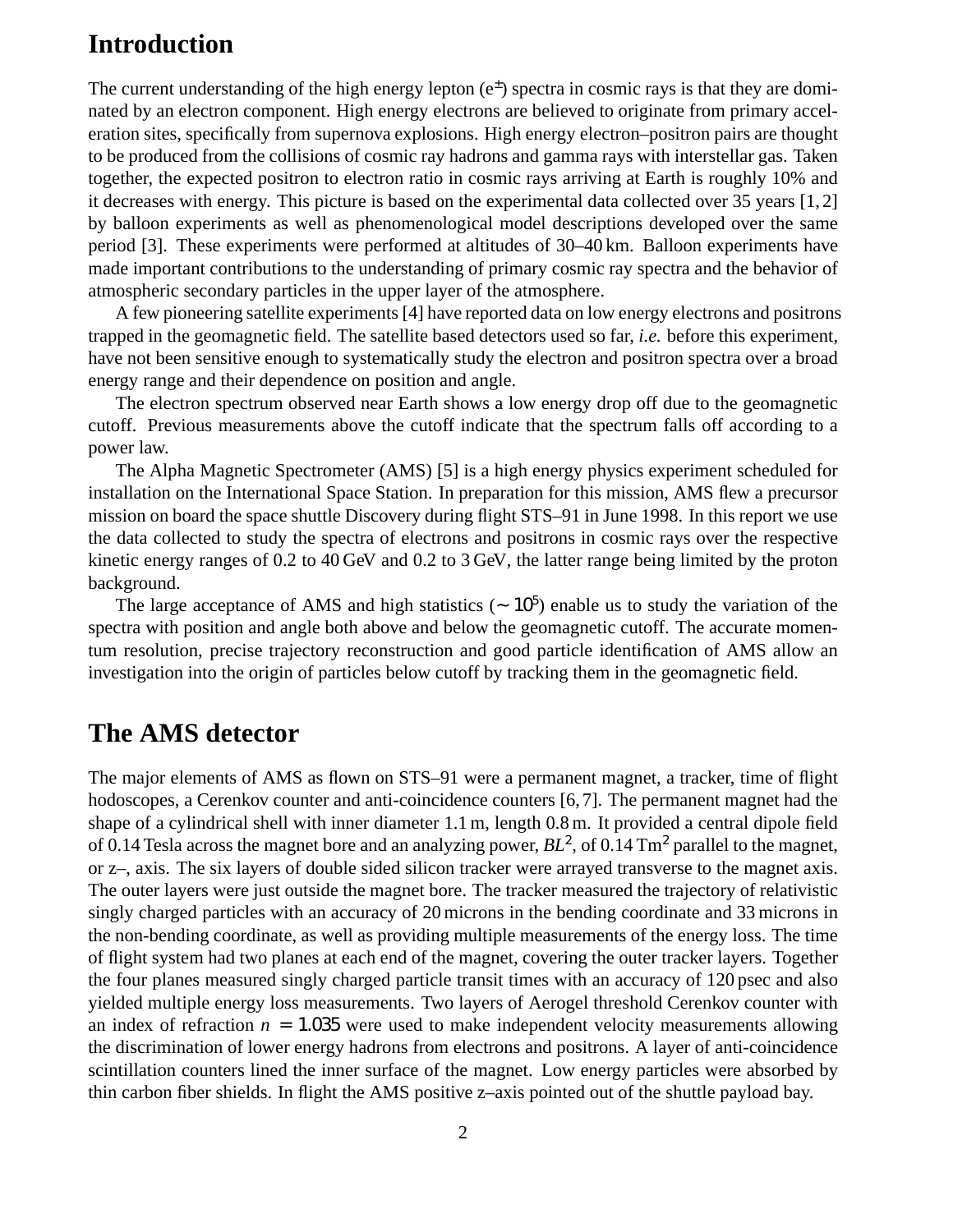For this study the acceptance was restricted to events with an incident angle within  $25^{\circ}$  of the positive z–axis of AMS and data from four periods are included. In the first period the z–axis was pointing within 1° of the zenith. Events from this period are referred to as "downward" going. In the second period the z-axis pointing was within  $1^{\circ}$  of the nadir. Data from this period are referred to as "upward" going. In the third and fourth periods the AMS z–axis was pointing within  $20^{\circ}$  and  $45^{\circ}$  of the zenith. The orbital inclination was  $51.7^{\circ}$  and the geodetic altitude during these periods ranged from 350 to 390 km. Data taken while passing through or near the South Atlantic Anomaly were excluded from this analysis.

The response of the detector was simulated using the AMS detector simulation program, which is based on the GEANT package [8]. The effects of energy loss, multiple scattering, interactions, decays and the measured detector efficiency and resolution were included.

After the flight the AMS detector was extensively calibrated at two accelerators: at GSI, Darmstadt, with helium and carbon beams at 600 incident angles and locations and  $10<sup>7</sup>$  events, and at the CERN proton-synchrotron in the energy region of 2 to 14 GeV, with 1200 incident angles and locations and 10<sup>8</sup> events. This ensured that the performance of the detector and the analysis procedure were thoroughly understood.

### **Analysis**

Event reconstruction, analysis and spectrum unfolding are detailed in [9]. Electron candidates were specifically selected by requiring the measured particle charge to be −1 and the particle velocity to be compatible with the speed of light. Backgrounds arose from protons with wrongly measured momentum and secondary pions produced in the detector materials. The two most important cuts used to remove these backgrounds were on the  $\chi^2$  value obtained in fitting the particle trajectory, which removed tracks with large single or multiple scattering, and on the number of hits near the reconstructed trajectory in both the tracker and time of flight scintillators.

After the above cuts were applied, the overall probability of a proton event to be accepted as an electron, estimated from Monte Carlo simulations and confirmed in the CERN test beam, was  $O(10^{-4})$ with an electron selection efficiency of 75%. To further reduce the pion background only events whose track passed through the active Cerenkov counter area and, therefore, had an independent velocity measurement were accepted.

Positron candidates were selected by requiring the charge to be +1 and, as for electrons, the velocity be compatible with the speed of light and track quality cuts. In contrast to electrons, the main background for the positron sample came from proton events with poorly measured velocity. The rejection power against this background decreased rapidly with increasing proton momentum, therefore tighter quality cuts on the velocity measurements were applied. Above 1 GeV/*c* protons were rejected by requiring two independent velocity measurements from the two separate Cerenkov counter layers to be compatible with the velocity of a positron. Lower energy protons were rejected by requiring the energy loss measurements in four layers of time of flight counters and six double layers of silicon tracker to be compatible with a positron. These cuts yielded an additional background rejection factor of 5 at the expense of lower positron selection efficiency. Table 1 summarizes the estimated efficiencies.

A convolution of the background rejection function with the measured proton spectra provided an energy dependent background estimation. Fig. 1 shows the measured electron and positron spectra together with the estimated background for the geomagnetic polar regions, where the background conditions were most severe.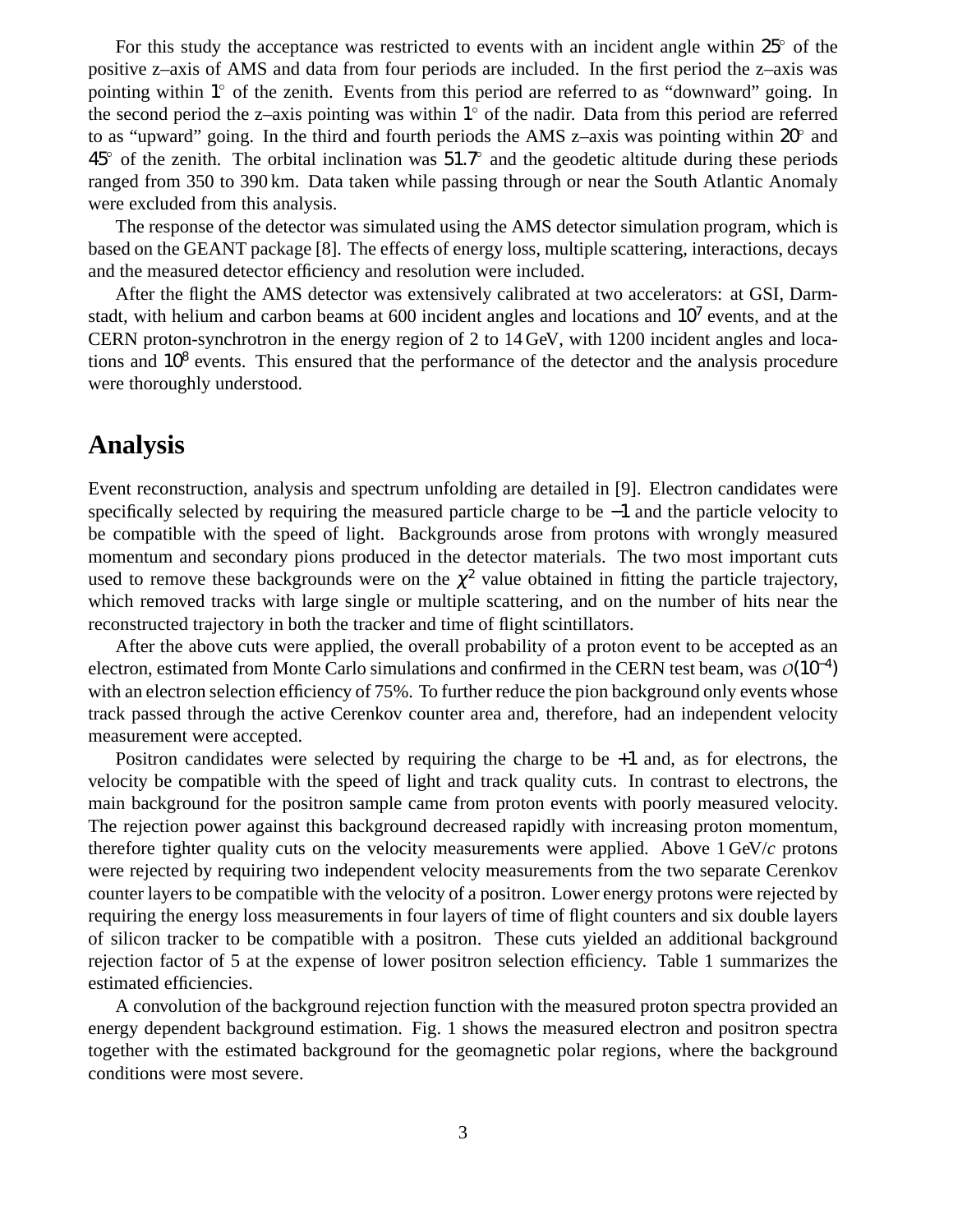| Cut                                     | Efficiency $(\%)$ |
|-----------------------------------------|-------------------|
| <b>Tracking Quality Cuts</b>            | $75 \pm 3$        |
| Common $e^{\pm}$ Velocity Cuts          | $52 \pm 1$        |
| Additional e <sup>+</sup> Velocity Cuts | $72 \pm 1.5$      |
| Total electrons                         | $39 \pm 1.7$      |
| Total positrons                         | $28 \pm 1.3$      |

Table 1: Percentage e<sup>±</sup> selection efficiencies and uncertainties.

The acceptance was determined as a function of particle momentum and direction. The average acceptance was found to rise from about  $0.01 \text{ m}^2 \text{ sr}$  at  $0.15 \text{ GeV}$  and level off at  $0.1 \text{ m}^2 \text{ sr}$  above 0.7 GeV with a systematic uncertainty of 5 % [9]. The incident differential spectrum was obtained from the measured spectrum by using an unfolding method based on Bayes' theorem [10] with resolution functions obtained from the simulation. These functions were confirmed at several energy points with calibration measurements in the CERN proton beams.

### **Results and interpretation**

Fig. 2 presents the downward lepton spectra integrated over incident angles within  $25^{\circ}$  of the AMS z–axis, which was within  $1^{\circ}$  of the zenith. In Fig. 3 these spectra are compared with the spectra measured with upward going leptons. The measurements have been binned according to the absolute value of the corrected geomagnetic latitude [11],  $\Theta_M$  (radians), at which they were detected. The effect of the geomagnetic cutoff and the decrease in this cutoff with increasing  $\Theta_M$  is particularly visible in the downward electron spectra. The spectra above and below cutoff differ. To understand this difference the trajectory of electrons and positrons were traced [12] back from their measured incident angle, location and momentum, through the geomagnetic field [13]. This was continued until the trajectory was traced to outside the Earth's magnetosphere or until it crossed the top of the atmosphere at an altitude of 40 km. In a refinement from [9], the spectra from particles which were traced to originate far away from Earth are classified as "primary" and those from particles which originate in the atmosphere as "second" spectra. In practice particles below the cutoff are from the second spectra, however this classification provides a cleaner separation in the transition region.

#### **I. Properties of the primary lepton spectra**

Fig. 4a shows the primary lepton spectra. The spectra are in reasonable agreement with previous measurements [2]. Fig. 4b shows the the energy dependence of the positron fraction, which exhibits the predominance of electrons over positrons in primary cosmic rays.

#### **II. Properties of the second lepton spectra**

As shown in Figs. 2 and 3, substantial second lepton spectra are observed for downward and upward going leptons at all geomagnetic latitudes below the geomagnetic cutoff. These spectra have the following properties:

(i) The second lepton spectra of Fig. 2 exhibit similar qualitative behavior to the proton spectra [9].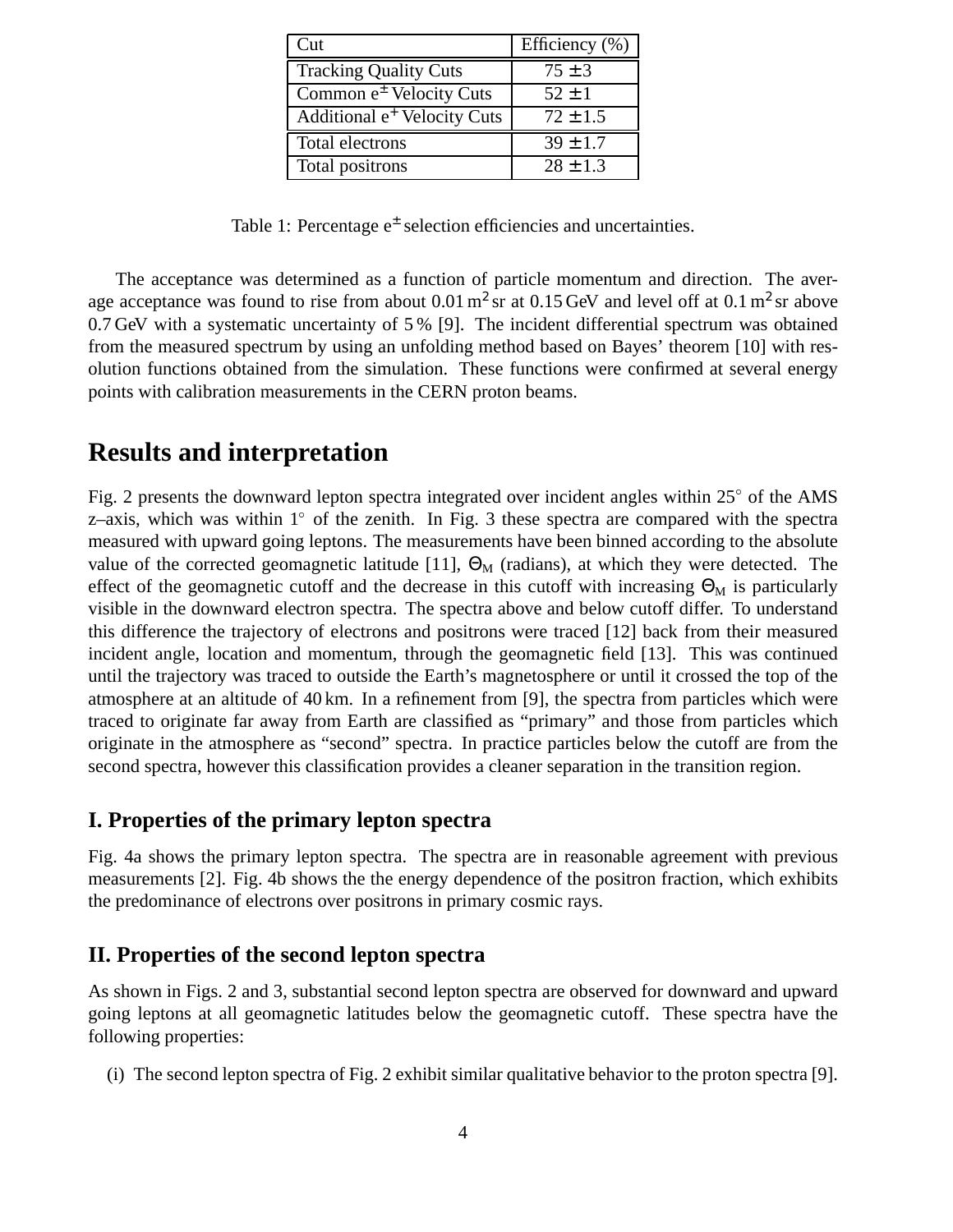- (ii) At polar latitudes the downward second spectrum of electrons is gradually obscured by the primary spectrum, whereas the second spectrum of upward going electrons is clearly observed (see Figs. 2 and 3).
- (iii) For both electrons and positrons the upward and downward fluxes are nearly identical (see Fig. 3).
- (iv) As seen from Fig. 5 the lepton fluxes reach a maximum at the geomagnetic equator. With increasing latitude the positron flux drops off faster than the electron flux.

In addition to the backward tracing mentioned above the leptons were also traced forward until their trajectory would have either escaped or crossed the top of the atmosphere, the location of which was taken as the particle sink. The results show that all second spectrum particles eventually re-enter the atmosphere. Defining the flight time as the sum of forward and backward tracing times, that is the interval between origin and sink, Fig. 6 shows the distribution of flight time versus energy for electrons and positrons. Both e<sup>+</sup> and e<sup>−</sup> exhibit two distinct types of trajectories:

- The horizontal bands with flight times < 0.2 sec, defined as "short–lived".
- The diagonal bands with flight times  $\geq 0.2$  sec defined as "long–lived".

For  $\Theta_M$  < 0.3, most (75% of e<sup>+</sup>, 65% of e<sup>-</sup>) leptons are long-lived.

#### **Distinct properties of the second spectra for short–lived leptons**

The trajectory tracing shows that leptons travel in cycles across the equator where the trajectories reach maximal altitude and they are reflected at the lowest points at the mid and polar latitudes. For short–lived leptons:

- From Fig. 6 one sees that the flight time is independent of lepton energy.
- The point of origin shows no longitude dependence. They do not originate from near to the geomagnetic equator,  $\Theta_M < 0.4$  (see Fig. 7a,b).
- The particle flux is independent of the shuttle attitude and is approximately isotropic (see Fig. 7c,d,e).

#### **Distinct properties of the second spectra for long–lived leptons**

- As shown in Fig. 8 long-lived e<sup>-</sup> and e<sup>+</sup> originate from well defined, complementary geographic regions. Tracing also shows that the regions of origin for positrons coincide with regions of sink for electrons and vice versa.
- Fig. 9 shows the strongly peaked distributions of the point of origin of the long–lived leptons in geomagnetic coordinates. Within the regions indicated the distributions are strongly peaked and the two diagonal bands (*A, B*) seen in Fig. 6 for the long–lived leptons correspond to the two regions of origin (*A, B*) marked in Figs. 8 and 9.
- The long–lived leptons are reflected across the equator hundreds of times. The number of cycles they can make before being absorbed in the atmosphere decreases with their energy.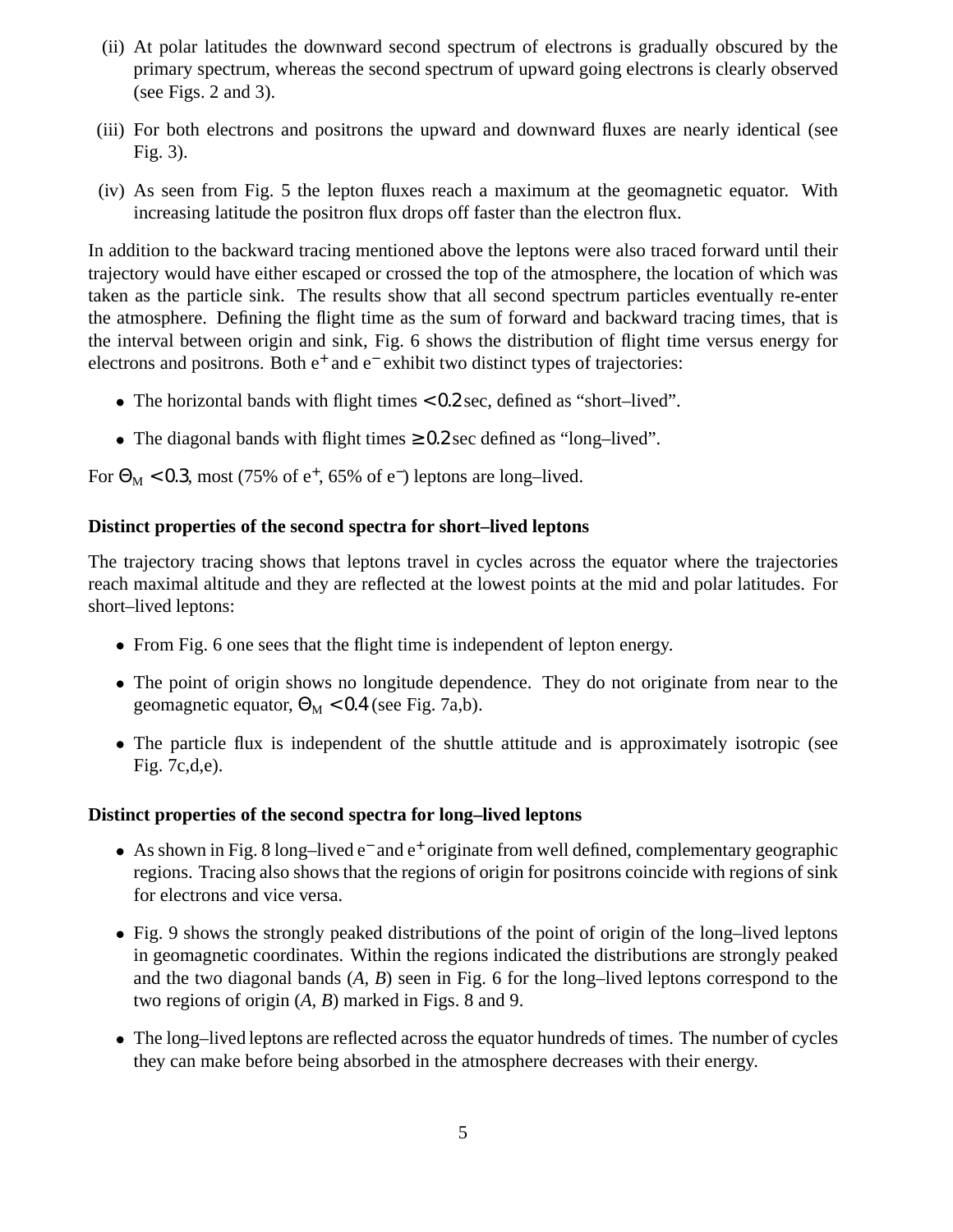- As shown in Fig. 8c,d,e, the long–lived lepton flux reaches a maximum in the equatorial region where they are produced and absorbed.
- At zenith shuttle orientation, 99% of the long–lived leptons are actually detected at  $\Theta_M < 0.4$ , indicating a strongly anisotropic angular distribution.

We note that the behaviour of protons and positrons is very similar (see [9]).

#### **Lepton charge ratio**

An interesting feature of the observed second lepton spectra is the predominance of positrons over electrons. In table 2 the e<sup>+</sup>/e<sup>-</sup> ratios grouped according to magnetic latitude region and shuttle attitude  $(0^{\circ}, 20^{\circ}, 45^{\circ}, 180^{\circ})$  are given separately for long–lived and short–lived leptons. As seen from table 2

| $e^+/e^-$    | Long–lived (flight time $\geq 0.2$ seconds) |                        |                                           |                              |                        |  |
|--------------|---------------------------------------------|------------------------|-------------------------------------------|------------------------------|------------------------|--|
| Attitude     | $0.0 < \Theta_M < 0.2$                      | $0.2 < \Theta_M < 0.4$ | $0.4 < \Theta_{\rm M} < 0.6$              | $0.6 < \Theta_{\rm M} < 0.8$ | $0.8 < \Theta_M < 1.0$ |  |
| $0^{\circ}$  | $4.27 \pm 0.17$                             | $3.26 \pm 0.37$        | $1.65 \pm 1.24$                           |                              |                        |  |
| $20^{\circ}$ | $4.15 \pm 0.39$                             | $2.75 \pm 0.45$        | $2.92 \pm 1.00$                           | $1.05 \pm 0.69$              | $1.46 \pm 0.42$        |  |
| $45^{\circ}$ | $4.36 \pm 0.40$                             | $3.41 \pm 0.30$        | $3.81 \pm 0.33$                           | $2.27 \pm 0.18$              | $1.28 \pm 0.16$        |  |
| $180^\circ$  | $4.27 \pm 0.25$                             | $4.25 \pm 0.65$        |                                           |                              |                        |  |
|              |                                             |                        |                                           |                              |                        |  |
| $e^+/e^-$    |                                             |                        | Short-lived (flight time $< 0.2$ seconds) |                              |                        |  |
| Attitude     | $0.0 < \Theta_M < 0.2$                      | $0.2 < \Theta_M < 0.4$ | $0.4 < \Theta_{\rm M} < 0.6$              | $0.6 < \Theta_M < 0.8$       | $0.8 < \Theta_M < 1.0$ |  |
| $0^{\circ}$  | $3.08 \pm 0.35$                             | $2.43 \pm 0.19$        | $1.35 \pm 0.11$                           | $1.10 \pm 0.11$              | $0.83 \pm 0.10$        |  |
| $20^{\circ}$ | $2.83 \pm 0.67$                             | $2.23 \pm 0.37$        | $1.95 \pm 0.28$                           | $1.48 \pm 0.22$              | $0.94 \pm 0.18$        |  |
| $45^{\circ}$ | $3.22 \pm 0.44$                             | $2.18 \pm 0.32$        | $2.01 \pm 0.32$                           | $1.08 \pm 0.12$              | $0.93 \pm 0.19$        |  |

Table 2: Lepton charge ratio versus magnetic latitude for the shuttle attitudes  $0^{\circ}$ ,  $20^{\circ}$ ,  $45^{\circ}$  and  $180^{\circ}$ for long–lived and short–lived particles.

the ratios:

- Depend at most weakly on the shuttle orientation.
- The ratios for short– and long–lived leptons behave differently. For short–lived leptons the  $e^+/e^$ ratio is maximal at the magnetic equator where it reaches a value of ∼ 3 whereas for long–lived leptons the ratio is higher, ≥4 at the magnetic equator, and less dependent on latitude.
- The energy dependence of the  $e^+/e^-$  ratio for 0° attitude and  $\Theta_M < 0.3$  is shown in Fig. 10. As seen, short–lived and long–lived leptons behave differently. For short-lived leptons the ratio does not depend on the particle energy in the range 0.2 to 3 GeV but for long–lived leptons the ratio does depend on the lepton energy, reaching a maximum value of ∼ 5.

The combined (short– and long–lived, all attitudes) dependence on  $\Theta_M$  of the ratio for all second spectra particles is shown in Fig. 11.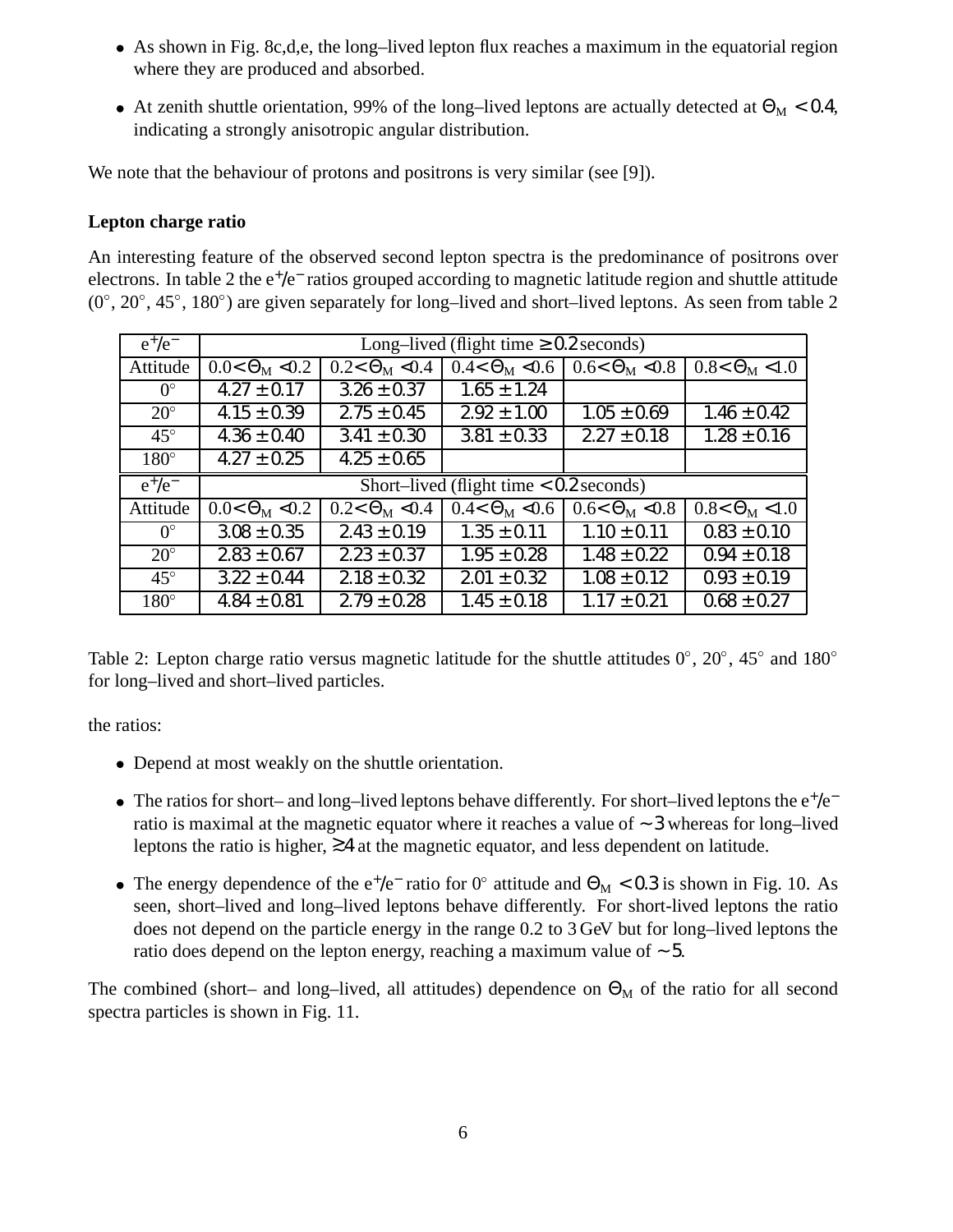### **Acknowledgements**

The support of INFN, Italy, ETH–Zürich, the University of Geneva, the Chinese Academy of Sciences, Academia Sinica and National Central University, Taiwan, the RWTH–Aachen, Germany, the University of Turku, the University of Technology of Helsinki, Finland, the U.S. DOE and M.I.T., CIEMAT, Spain, LIP, Portugal and IN2P3, France, is gratefully acknowledged.

The success of the first AMS mission is due to many individuals and organizations outside of the collaboration. The support of NASA was vital in the inception, development and operation of the experiment. Support from the Max–Plank Institute for Extraterrestrial Physics, from the space agencies of Germany (DLR), Italy (ASI), France (CNES) and China and from CSIST, Taiwan also played important parts in the success of AMS.

### **References**

- [1] R.R. Daniel and S.A. Stephens, Phys. Rev. Lett. **15** (1965) 769; C.J. Bland *et al.*, Phys. Rev. Lett. **17** (1966) 813; S.D. Verma, J. Geophys. Res. **72** (1967) 915; C.J. Bland *et al.*, Nouvo Cim. **LV B** (1968) 451; B. Agrinier *et al.*, Nouvo Cim.Lett. **1** (1969) 54; J.L. Fanselow *et al.*, ApJ **158** (1969) 771; J. Daugherty *et al.*, ApJ **198** (1975) 493; A. Buffington *et al.*, ApJ **199** (1975) 669; R. Hartman and C. Pellerin, ApJ **204** (1976) 927; K.K. Tang, ApJ **278** (1984) 881; R.L. Golden *et al.*, ApJ **287** (1985) 662; D. Muller and K. Tang, ApJ **312** (1987) 183; G. Barbiellini *et al.*, Astronomy and Astrophysics **309** (1996) L15; R.L. Golden *et al.*, ApJ **457** (1996) L103; S.W. Barwick *et al.*, ApJ **482** (1997) L191; S.W. Barwick *et al.*, J. Geophys. Res. **103** (1998) 4817; S. Torii *et al.*, Proc. 26th ICRC **3** (1999) 53; M. Boezio *et al.*, Proc. 26th ICRC **3** (1999) 57; S. Coutu *et al.*, Astropart.Phys. **11** (1999) 429.
- [2] R.L. Golden *et al.*, ApJ **436** (1994) 769; S.W. Barwick *et al.*, ApJ **498** (1998) 779; M.A. Du-Vernois *et al.*, Proc. 26th ICRC **3** (1999) 49.
- [3] O.A. Bogdanova *et al.*, 15 ICRC Plovdiv **3** (1977) 176; M. Giler *et al.*, J.Phys.A:Math.Gen. **10** (1977) 843; R.J. Protheroe, ApJ **254** (1982) 391; W.R. Webber, 20 ICRC **2** (1987) 80; I.V. Moskalenko and A.W. Strong, ApJ **493** (1998) 694.
- [4] J.B. Cladis *et al.*, J. Geophys. Res. **66** (1961) 2297; L.V. Kurnosova *et al.*, 15 ICRC Plovdiv **4** (1977) 185; R.N. Basilova *et al.*, 16 ICRC Kyoto **3** (1979) 150; N.L. Grigorov *et al.*, Dokl.Akad.Nauk SSSR **282** (1985) 81; Yu.E. Efimov *et al.*, Chechoslovak Journ. of Phys. **35** (1985) 1371; S.A. Voronov *et al.*, Izv.Vysshikh Uchebn.Zavedenii,Fizika **9** (1986) 19– 24; S.A. Voronov *et al.*, Geomagnetism and Aeronomy **27** (1987) 424; A.F. Iydin *et al.*, Geomagnetism and Aeronomy **28** (1988) 103; S.V. Koldashov *et al.*, 24 ICRC Roma **4** (1995) 993; A.M. Galper *et al.*, 25 ICRC Durban **4** (1997) 333.
- [5] S. Ahlen *et al.*, Nucl. Inst. Meth. **A350** (1994) 351.
- [6] G.M. Viertel and M. Capell, Nucl. Inst. Meth. **A419** (1998) 295–299.
- [7] AMS Collaboration, J. Alcaraz *et al.*, Phys. Lett. **B461** (1999) 387–396.
- [8] R. Brun *et al.*, GEANT 3, CERN DD/EE/84-1 (Revised, 1987); P.A. Aamio *et al.*, FLUKA Users Guide, CERN TIS-RP-190 (1990).
- [9] AMS Collaboration, J. Alcaraz *et al.*, Phys. Lett. **B472** (2000) 215–226.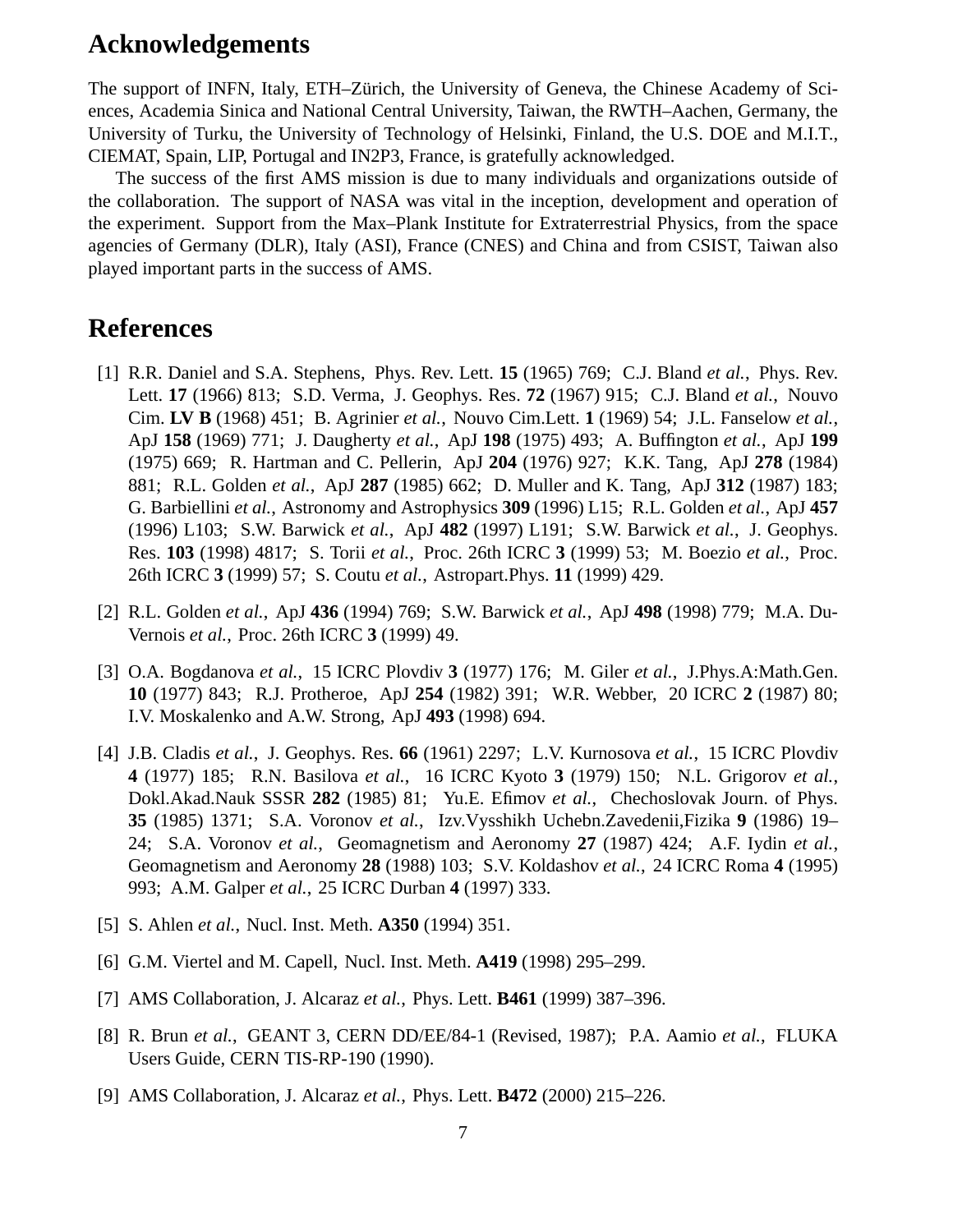- [10] A. Kondor, Nucl. Inst. Meth. **216** (1983) 177; G. D'Agostini, Nucl. Inst. Meth. **A362** (1995) 487.
- [11] A. Brekke, Physics of the Upper Polar Atmosphere, pp. 127–145, (Wiley, 1997).
- [12] Y.L. Chuang *et al.*, Chinese Journal of Physics, in preparation (2000); N. Zographos, ETHZ-IPP 99-04 (1999).
- [13] N.A. Tsyganenko and A.V. Usmanov, Planet. Space Sci. **30** (1982) 985–998; N.A. Tsyganenko *et al.*, Software for Computations of Geomagnetic Field and Related Coordinate Systems, Soviet Geophysical Committee, Special Report (1987); N.A. Tsyganenko, Planet. Space Sci. **35** (1987) 1347–1358; N.A. Tsyganenko, Planet. Space Sci. **37** (1989) 5–20; N.A. Tsyganenko, J. Geophys. Res. **100** (1995) 5599–5612; N.A. Tsyganenko and D.P. Stern, J. Geophys. Res. **101** (1996) 27187–27198; R.L. Langel, Chairman, IAGA Div. V working group 8, J. Geomag. Geoelectr. **47** (1995) 1251–1261; G. Gustafsson, N.E. Papitashvili and V.O. Papitashvili, J. Atmos. Terr. Phys. **54** (1992) 1609–1631.

### **The AMS Collaboration**

J.Alcaraz,*<sup>y</sup>* B.Alpat,*ac* G.Ambrosi,*<sup>r</sup>* H.Anderhub,*ag* L.Ao,*<sup>g</sup>* A.Arefiev,*ab* P.Azzarello,*<sup>r</sup>* E.Babucci,*ac* L.Baldini,*<sup>j</sup>*,*<sup>l</sup>* M.Basile,*<sup>j</sup>* D.Barancourt,*<sup>s</sup>* F.Barao,*<sup>w</sup>*,*<sup>v</sup>* G.Barbier,*<sup>s</sup>* G.Barreira,*<sup>w</sup>* R.Battiston,*ac* R.Becker<sup>!</sup>,U.Becker<sup>!</sup>, L.Bellagamba<sup>?</sup>, P.Béné', J.Berdugo<sup>y</sup>, P.Berges<sup>?</sup>, B.Bertucci<sup>ac</sup> A.Biland<sup>ag</sup> S.Bizzaglia,*ac* S.Blasko,*ac* G.Boella,*<sup>z</sup>* M.Boschini,*<sup>z</sup>* M.Bourquin,*<sup>r</sup>* L.Brocco,*<sup>j</sup>* G.Bruni,*<sup>j</sup>* M.Buenerd,*<sup>s</sup>* J.D.Burger,*<sup>l</sup>* W.J.Burger,*ac* X.D.Cai,*<sup>l</sup>* C.Camps,*<sup>b</sup>* P.Cannarsa,*ag* M.Capell,*<sup>l</sup>* D.Casadei,*<sup>j</sup>* J.Casaus,*<sup>y</sup>* G.Castellini<sup>p</sup>, C.Cecchi,<sup>ac</sup> Y.H.Chang,<sup>*m*</sup> H.F.Chen,<sup>*t*</sup> H.S.Chen,<sup>*z*</sup> Z.G.Chen,<sup>*g*</sup> N.A.Chernoplekov,<sup>*aa*</sup> T.H.Chiueh,*<sup>m</sup>* Y.L.Chuang,*ad* F.Cindolo,*<sup>j</sup>* V.Commichau,*<sup>b</sup>* A.Contin,*<sup>j</sup>* P.Crespo,*<sup>w</sup>* M.Cristinziani,*<sup>r</sup>* J.P.da Cunha,*<sup>n</sup>* T.S.Dai,*<sup>l</sup>* J.D.Deus,*<sup>v</sup>* N.Dinu,*ac*,1 L.Djambazov,*ag* I.D'Antone,*<sup>j</sup>* Z.R.Dong,*<sup>h</sup>* P.Emonet,*<sup>r</sup>* J.Engelberg,*<sup>u</sup>* F.J.Eppling,*<sup>l</sup>* T.Eronen,*<sup>a</sup>*<sup>ƒ</sup> G.Esposito,*ac* P.Extermann,*<sup>r</sup>* J.Favier,*<sup>c</sup>* E.Fiandrini,*ac* P.H.Fisher,*<sup>l</sup>* G.Fluegge,*<sup>b</sup>* N.Fouque,*<sup>c</sup>* Yu.Galaktionov,*ab*,*<sup>l</sup>* M.Gervasi,*<sup>z</sup>* P.Giusti,*<sup>j</sup>* D.Grandi,*<sup>z</sup>* O.Grimm,*ag* W.Q.Gu,*<sup>h</sup>* K.Hangarter<sup>*b*</sup>, A.Hasan,<sup>ag</sup> V.Hermel,<sup>c</sup> H.Hofer,<sup>ag</sup> M.A.Huang,<sup>*d*</sup> W.Hungerford,<sup>ag</sup> M.Ionica,<sup>ac,1</sup> R.Ionica,*ac*,1 M.Jongmanns,*ag* K.Karlamaa,*<sup>u</sup>* W.Karpinski,*<sup>a</sup>* G.Kenney,*ag* J.Kenny,*ac* W.Kim,*ae* A.Klimentov,*<sup>l</sup>*,*ab* R.Kossakowski,*<sup>c</sup>* V.Koutsenko,*<sup>l</sup>*,*ab* M.Kraeber,*ag* G.Laborie,*<sup>s</sup>* T.Laitinen,*<sup>a</sup>*<sup>ƒ</sup> G.Lamanna,*ac* G.Laurenti,*<sup>j</sup>* A.Lebedev,*<sup>l</sup>* S.C.Lee,*ad* G.Levi,*<sup>j</sup>* P.Levtchenko,*ac*,2 C.L.Liu,*<sup>x</sup>* H.T.Liu,*<sup>i</sup>* I.Lopes,*<sup>n</sup>* G.Lu,*<sup>g</sup>* Y.S.Lu<sup>i</sup>, K.Lübelsmeyer,<sup>a</sup> D.Luckey<sup>!</sup>, W.Lustermann,<sup>ag</sup> C.Maña,<sup>y</sup> A.Margotti<sup>*i*</sup>, F.Mayet,<sup>e</sup>, R.R.McNeil,<sup>e</sup> B.Meillon,<sup>*s*</sup> M.Menichelli,<sup>*ac*</sup> A.Mihul,<sup>k</sup> A.Mourao,<sup>*v*</sup> A.Mujunen,<sup>*u*</sup> F.Palmonari,<sup>*i*</sup> A.Papi,<sup>*ac*</sup> I.H.Park,<sup>*ae*</sup> M.Pauluzzi,*ac* F.Pauss,*ag* E.Perrin,*<sup>r</sup>* A.Pesci,*<sup>j</sup>* A.Pevsner,*<sup>d</sup>* M.Pimenta,*<sup>w</sup>*,*<sup>v</sup>* V.Plyaskin,*ab* V.Pojidaev,*ab* V.Postolache,*ac*,1 N.Produit,*<sup>r</sup>* P.G.Rancoita,*<sup>z</sup>* D.Rapin,*<sup>r</sup>* F.Raupach,*<sup>a</sup>* D.Ren,*ag* Z.Ren,*ad* M.Ribordy,*<sup>r</sup>* J.P.Richeux,*<sup>r</sup>* E.Riihonen,*<sup>a</sup>*<sup>ƒ</sup> J.Ritakari,*<sup>u</sup>* U.Roeser,*ag* C.Roissin,*<sup>s</sup>* R.Sagdeev,*<sup>o</sup>* G.Sartorelli,*<sup>j</sup>* A.Schultz von Dratzig,*<sup>a</sup>* G.Schwering,*<sup>a</sup>* G.Scolieri,*ac* E.S.Seo,*<sup>o</sup>* V.Shoutko,*<sup>l</sup>* E.Shoumilov,*ab* R.Siedling,*<sup>a</sup>* D.Son,<sup>ae</sup> T.Song<sub>h</sub>, M.Steuer<sup>1</sup>, G.S.Sun<sub>h</sub>, H.Suter,<sup>ag</sup> X.W.Tang<sub>i</sub>, Samuel C.C.Ting<sup>1</sup>, S.M.Ting<sup>1</sup>, M.Tornikoski,<sup>a</sup> J.Torsti,<sup>af</sup> J.Trümper,<sup>a</sup> J.Ulbricht,<sup>ag</sup> S.Urpo,<sup>a</sup> I.Usoskin,<sup>z</sup> E.Valtonen,<sup>af</sup> J.Vandenhirtz,<sup>a</sup> F.Velcea<sup>*ac*,1</sup> E.Velikhov,<sup>*aa*</sup> B.Verlaat,<sup>*ag*,3</sup> I.Vetlitsky,<sup>*ab*</sup> F.Vezzu,<sup>*c*</sup> J.P.Vialle,<sup>*c*</sup> G.Viertel,<sup>*ag*</sup> D.Vité, H.Von Gunten,*ag* S.Waldmeier Wicki,*ag* W.Wallraff,*<sup>a</sup>* B.C.Wang,*<sup>x</sup>* J.Z.Wang,*<sup>g</sup>* Y.H.Wang,*ad* K.Wiik,*<sup>u</sup>* C.Williams<sup>*i*</sup>, S.X.Wu<sup>*l,m*</sup> P.C.Xia<sup> $h$ </sup>, J.L.Yan<sup>g</sup>, L.G.Yan<sup> $h$ </sup>, C.G.Yang<sup>*i*</sup>, M.Yang<sup>*i*</sup>, S.W.Ye<sup>*t*,4</sup> P.Yeh<sup>*ad*</sup> Z.Z.Xu<sup>*t*</sup>, H.Y.Zhang,<sup>ƒ</sup> Z.P.Zhang,*<sup>t</sup>* D.X.Zhao,*<sup>h</sup>* G.Y.Zhu,*<sup>i</sup>* W.Z.Zhu,*<sup>g</sup>* H.L.Zhuang,*<sup>i</sup>* A.Zichichi,*<sup>j</sup>* B.Zimmermann.*ag*

<sup>&</sup>lt;sup>a</sup> I. Physikalisches Institut, RWTH, D-52056 Aachen, Germany<sup>5</sup>

<sup>&</sup>lt;sup>*b*</sup> III. Physikalisches Institut, RWTH, D-52056 Aachen, Germany<sup>6</sup>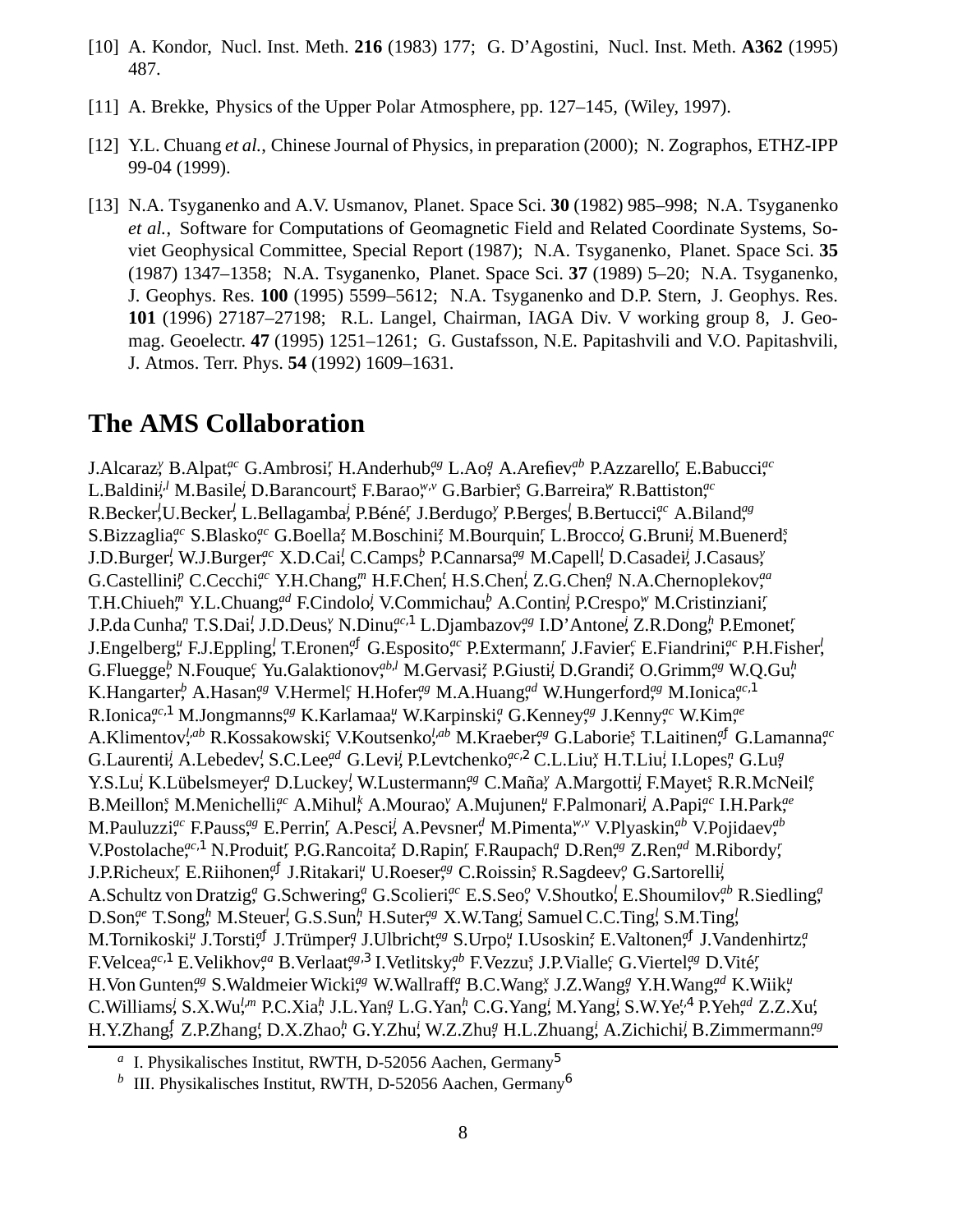- *<sup>c</sup>* Laboratoire d'Annecy-le-Vieux de Physique des Particules, LAPP, F-74941 Annecy-le-Vieux CEDEX, France
- *<sup>e</sup>* Louisiana State University, Baton Rouge, LA 70803, USA
- *d* Johns Hopkins University, Baltimore, MD 21218, USA
- $\overrightarrow{f}$  Center of Space Science and Application, Chinese Academy of Sciences, 100080 Beijing, China
- *<sup>g</sup>* Chinese Academy of Launching Vehicle Technology, CALT, 100076 Beijing, China
- *h* Institute of Electrical Engineering, IEE, Chinese Academy of Sciences, 100080 Beijing, China
- <sup>*i*</sup> Institute of High Energy Physics, IHEP, Chinese Academy of Sciences, 100039 Beijing, China<sup>6</sup>
- *<sup>j</sup>* University of Bologna and INFN-Sezione di Bologna, I-40126 Bologna, Italy
- *k* Institute of Microtechnology, Politechnica University of Bucharest and University of Bucharest, R-76900 Bucharest, Romania
- *<sup>l</sup>* Massachusetts Institute of Technology, Cambridge, MA 02139, USA
- *<sup>m</sup>* National Central University, Chung-Li, Taiwan 32054
- *<sup>n</sup>* Laboratorio de Instrumentacao e Fisica Experimental de Particulas, LIP, P-3000 Coimbra, Portugal
- *<sup>o</sup>* University of Maryland, College Park, MD 20742, USA
- *p* INFN Sezione di Firenze, I-50125 Florence, Italy
- *<sup>q</sup>* Max–Plank Institut fur Extraterrestrische Physik, D-85740 Garching, Germany
- *<sup>r</sup>* University of Geneva, CH-1211 Geneva 4, Switzerland
- *s* Institut des Sciences Nucleaires, F-38026 Grenoble, France
- *<sup>t</sup>* Chinese University of Science and Technology, USTC, Hefei, Anhui 230 029, China<sup>7</sup>
- *<sup>u</sup>* Helsinki University of Technology, FIN-02540 Kylmala, Finland
- <sup>v</sup> Instituto Superior Técnico, IST, P-1096 Lisboa, Portugal
- *<sup>w</sup>* Laboratorio de Instrumentacao e Fisica Experimental de Particulas, LIP, P-1000 Lisboa, Portugal
- *<sup>x</sup>* Chung–Shan Institute of Science and Technology, Lung-Tan, Tao Yuan 325, Taiwan
- <sup>*y*</sup> Centro de Investigaciones Energéticas, Medioambientales y Tecnologícas, CIEMAT, E-28040 Madrid,  $S$ pain<sup>7</sup>
- *z* INFN-Sezione di Milano, I-20133 Milan, Italy
- *aa* Kurchatov Institute, Moscow, 123182 Russia
- *ab* Institute of Theoretical and Experimental Physics, ITEP, Moscow, 117259 Russia
- <sup>ac</sup> INFN-Sezione di Perugia and Universitá Degli Studi di Perugia, I-06100 Perugia, Italy<sup>8</sup>
- *ad* Academia Sinica, Taipei 11529, Taiwan
- *ae* Kyungpook National University, 702-701 Taegu, Korea
- *<sup>a</sup>*<sup>ƒ</sup> University of Turku, FIN-20014 Turku, Finland
- <sup>ag</sup> Eidgenössische Technische Hochschule, ETH Zürich, CH-8093 Zürich, Switzerland
- <sup>1</sup> Permanent address: HEPPG, Univ. of Bucharest, Romania.
- <sup>2</sup> Permanent address: Nuclear Physics Institute, St. Petersburg, Russia.
- <sup>3</sup> Now at European Laboratory for Particle Physics, CERN, CH-1211 Geneva 23, Switzerland.
- <sup>4</sup> Now at National Institute for High Energy Physics, NIKHEF, NL-1009 DB Amsterdam, The Netherlands.
- $5$  Supported by ETH Zürich.
- $6$  Supported by the Deutsches Zentrum für Luft– und Raumfahrt, DLR.
- <sup>7</sup> Supported by the National Natural Science Foundation of China.
- <sup>8</sup> Also supported by the Comisión Interministerial de Ciencia y Tecnología.
- <sup>9</sup> Also supported by the Italian Space Agency.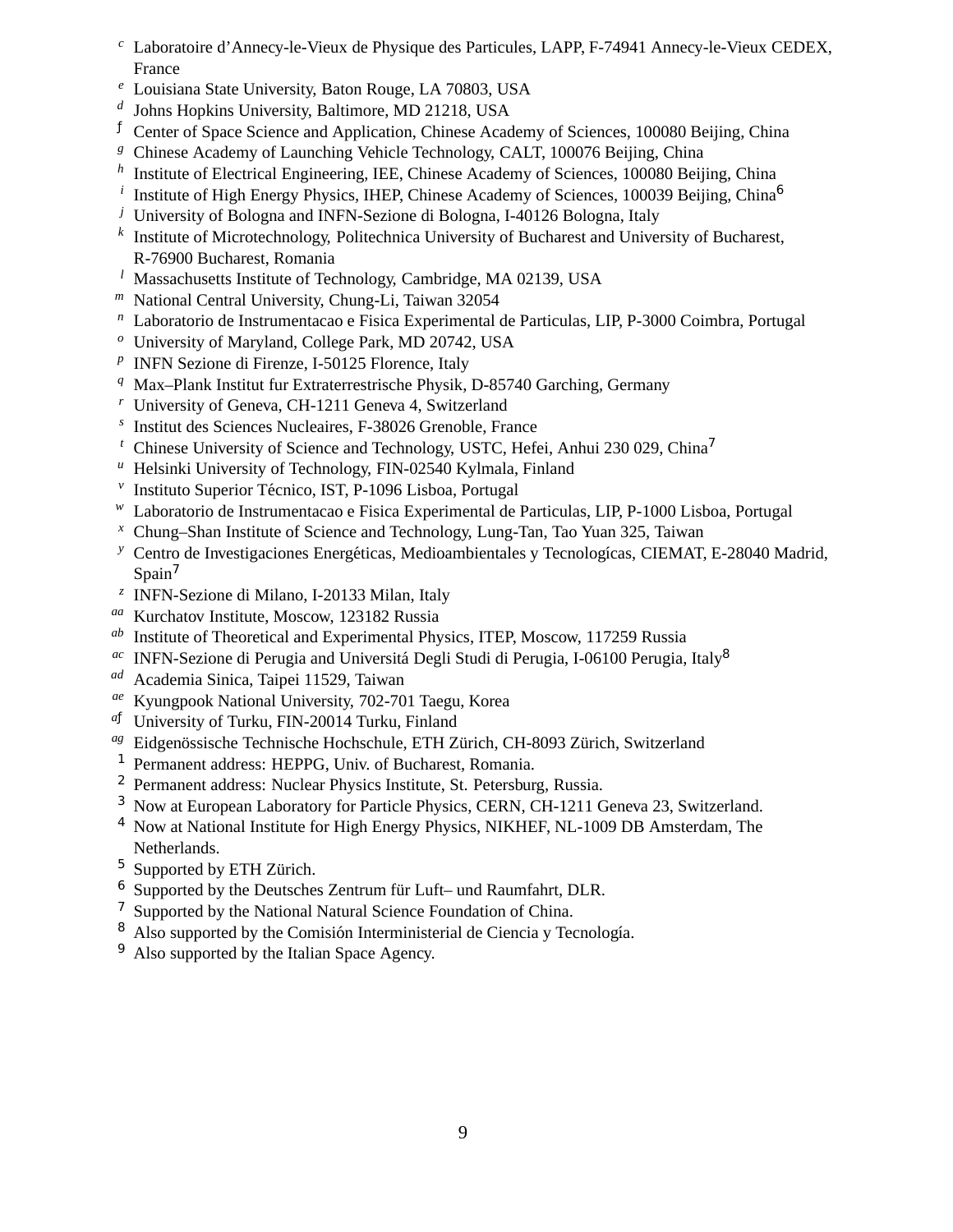

Figure 1: The primary  $e^{\pm}$  fluxes and background in the geomagnetic polar region ( $\Theta_M > 0.9$ ).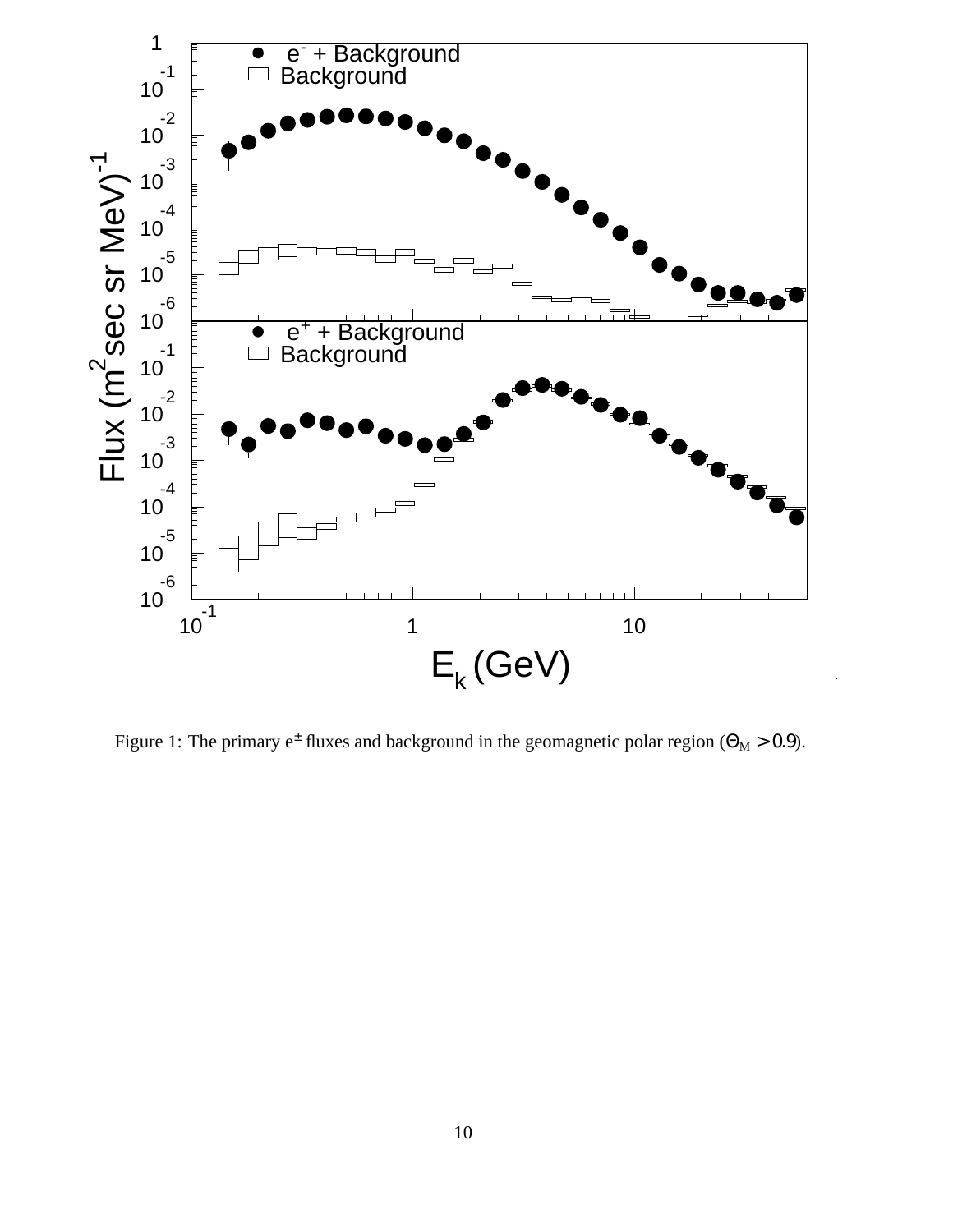

Figure 2: (a,b) Flux spectra for downward going electrons and (c,d) positrons, separated according to the geomagnetic latitude at which they were detected.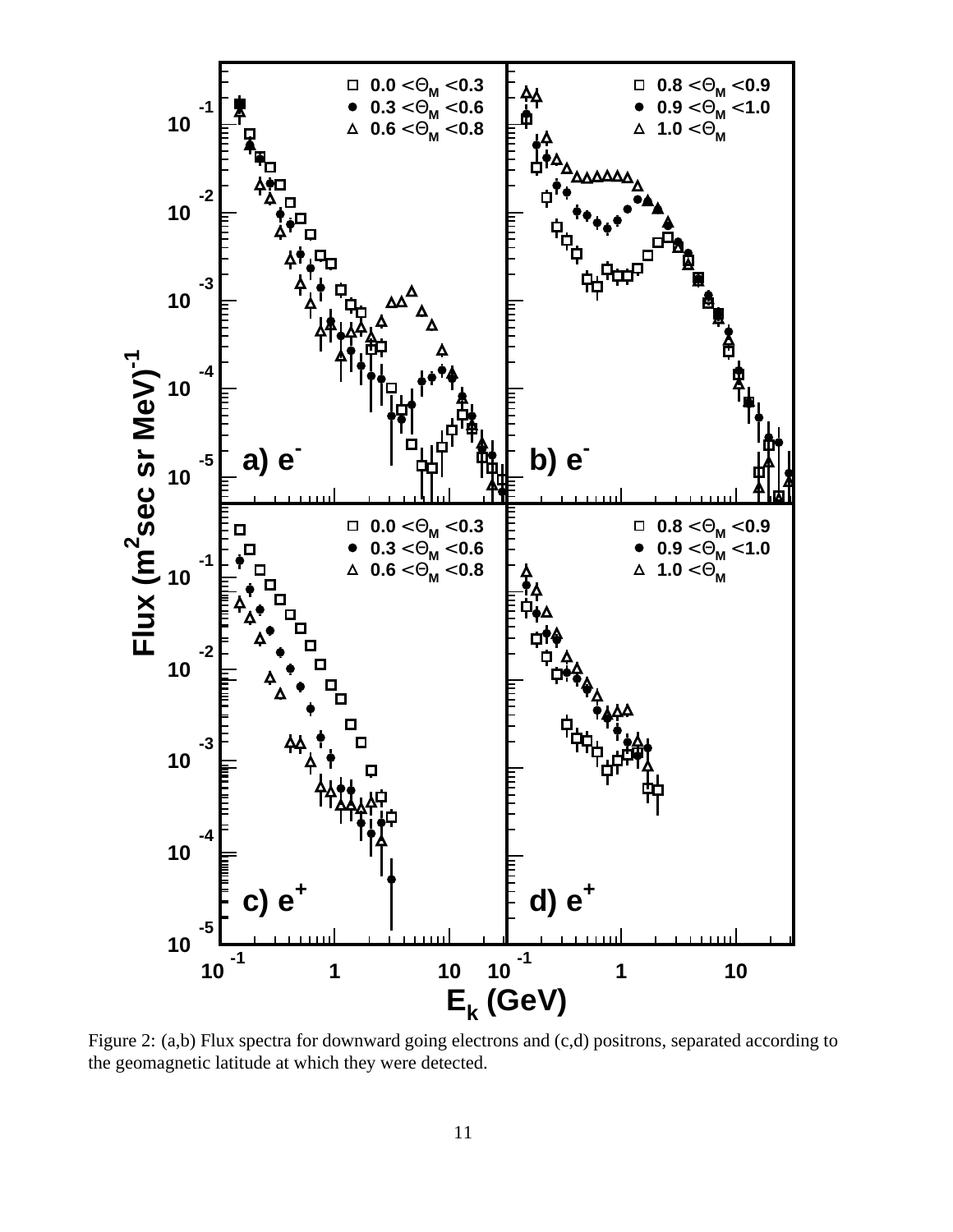

Figure 3: (a,b,c) Flux spectra for downward (full circles) and upward (open circles) going electrons and (d,e,f) positrons, separated according to the geomagnetic latitude,  $\Theta_M$ , at which they were detected.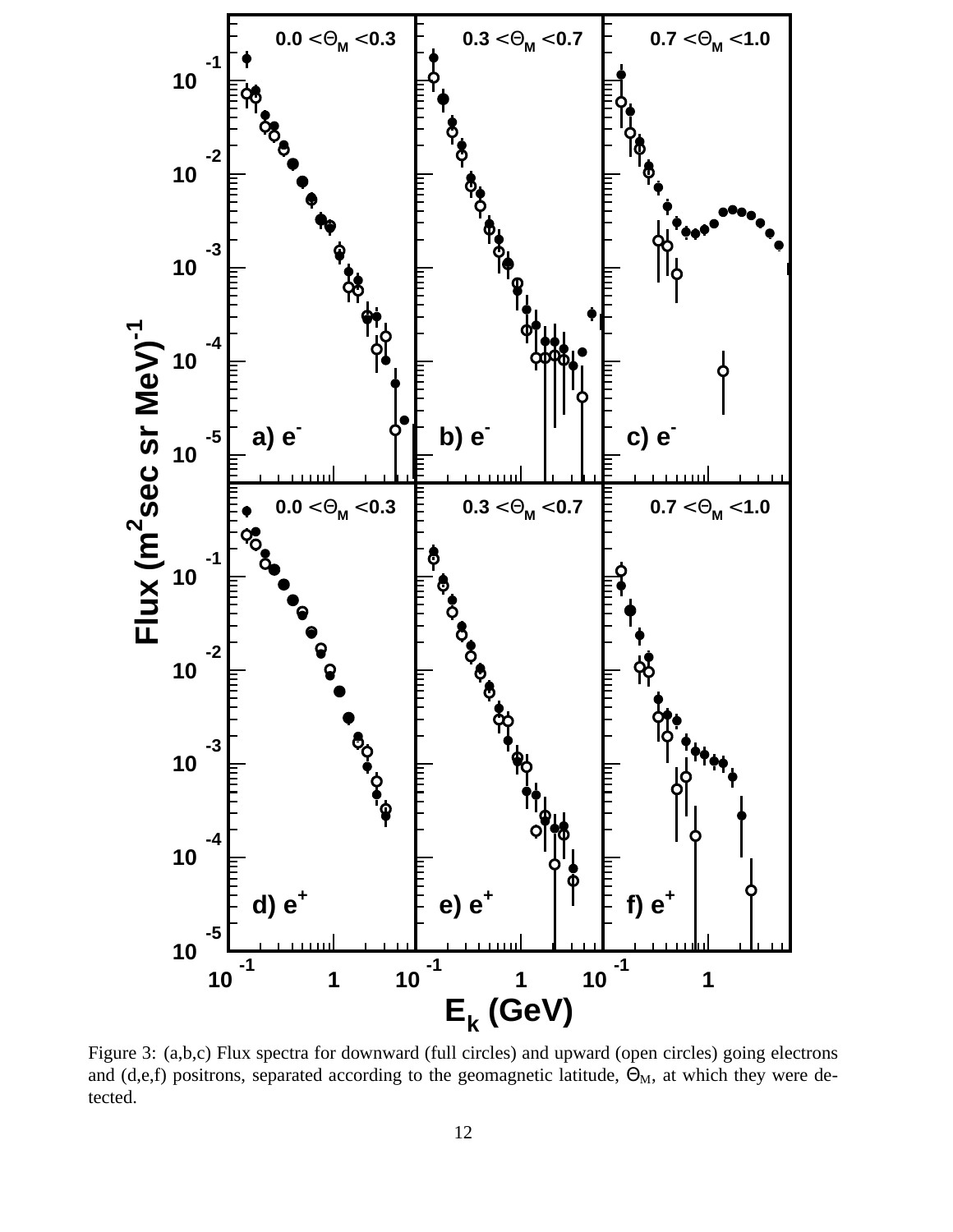

Figure 4: (a) Flux spectra for primary leptons. Particle direction within  $25^{\circ}$  of zenith. (b) Positron fraction for primary leptons versus energy.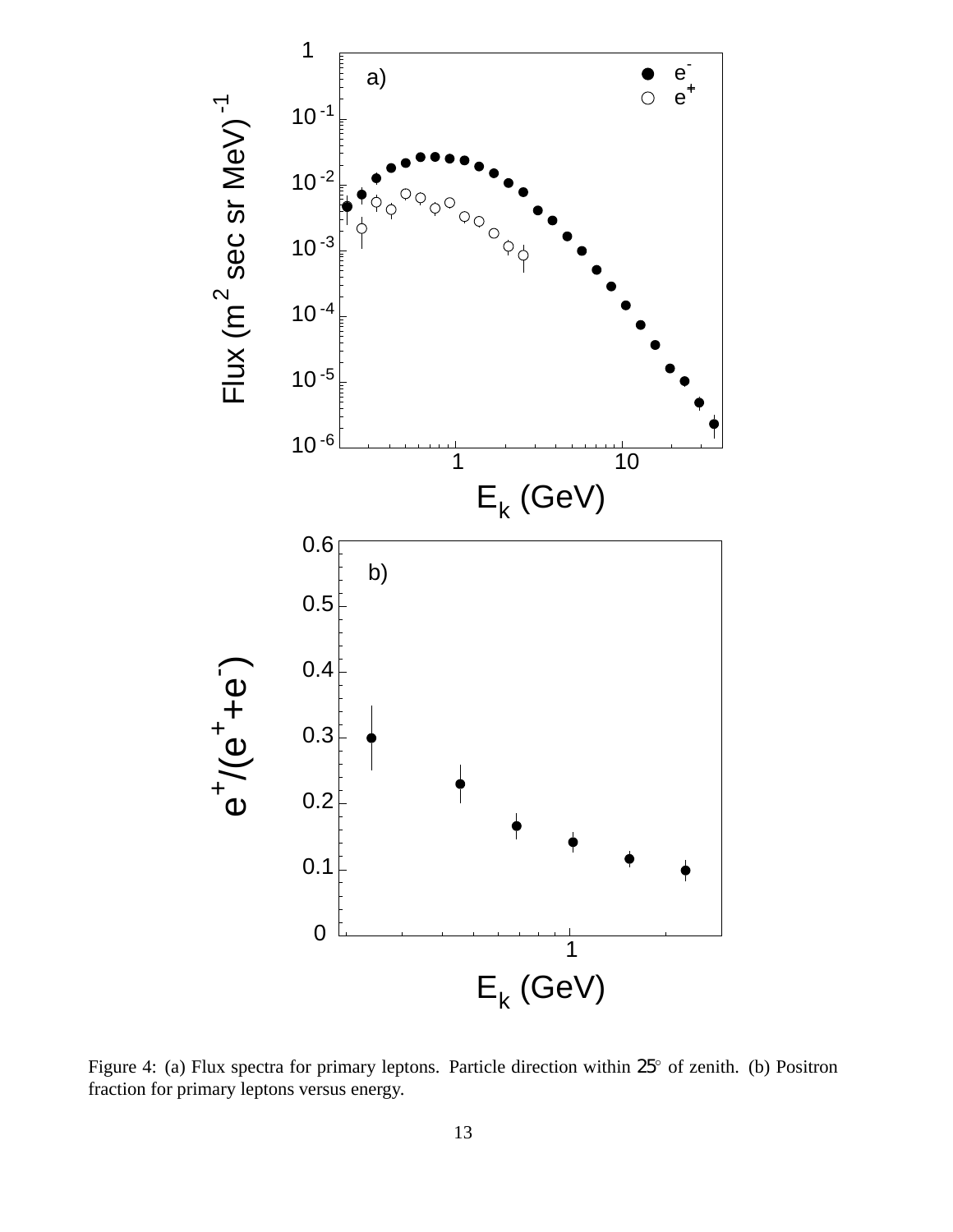

Figure 5: Properties of second lepton spectra flux: (a) downward and (b) upward going electrons and positrons as functions of the geomagnetic latitude,  $\Theta_M$ , at which they were detected integrated over the range 0.2-2.5 GeV.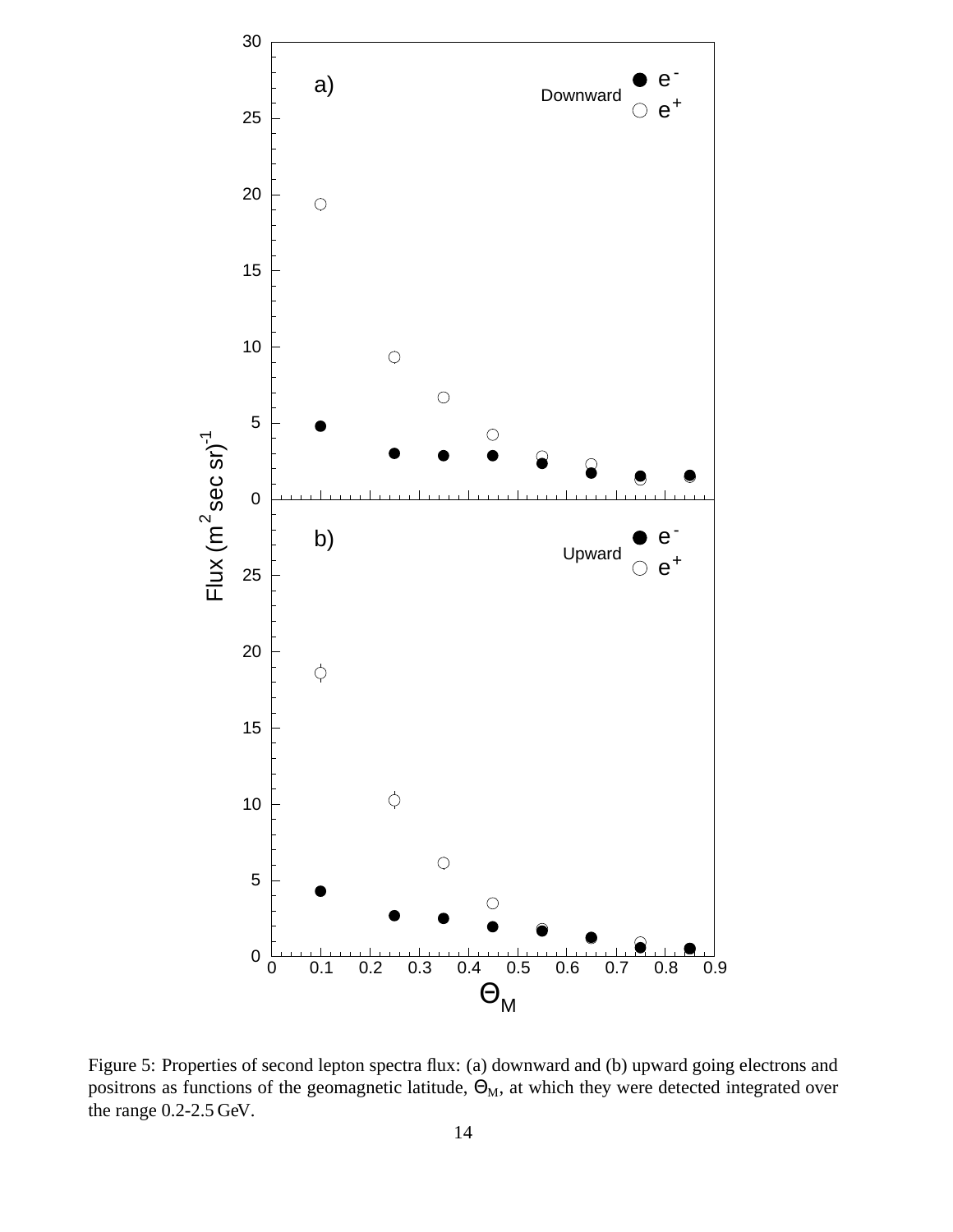

Figure 6: The flight time versus energy from the tracing of leptons detected in the region  $\Theta_M < 0.3$ . From the flight time distribution there are two distinct types of trajectories: For "short–lived", flight times < 0.2 sec, the flight time is independent of lepton energy. For "long-lived", flight times  $\ge$ 0.2 sec, there are two bands *A* and *B*. In both *A* and *B* the flight time depends on energy: it decreases with increasing energy.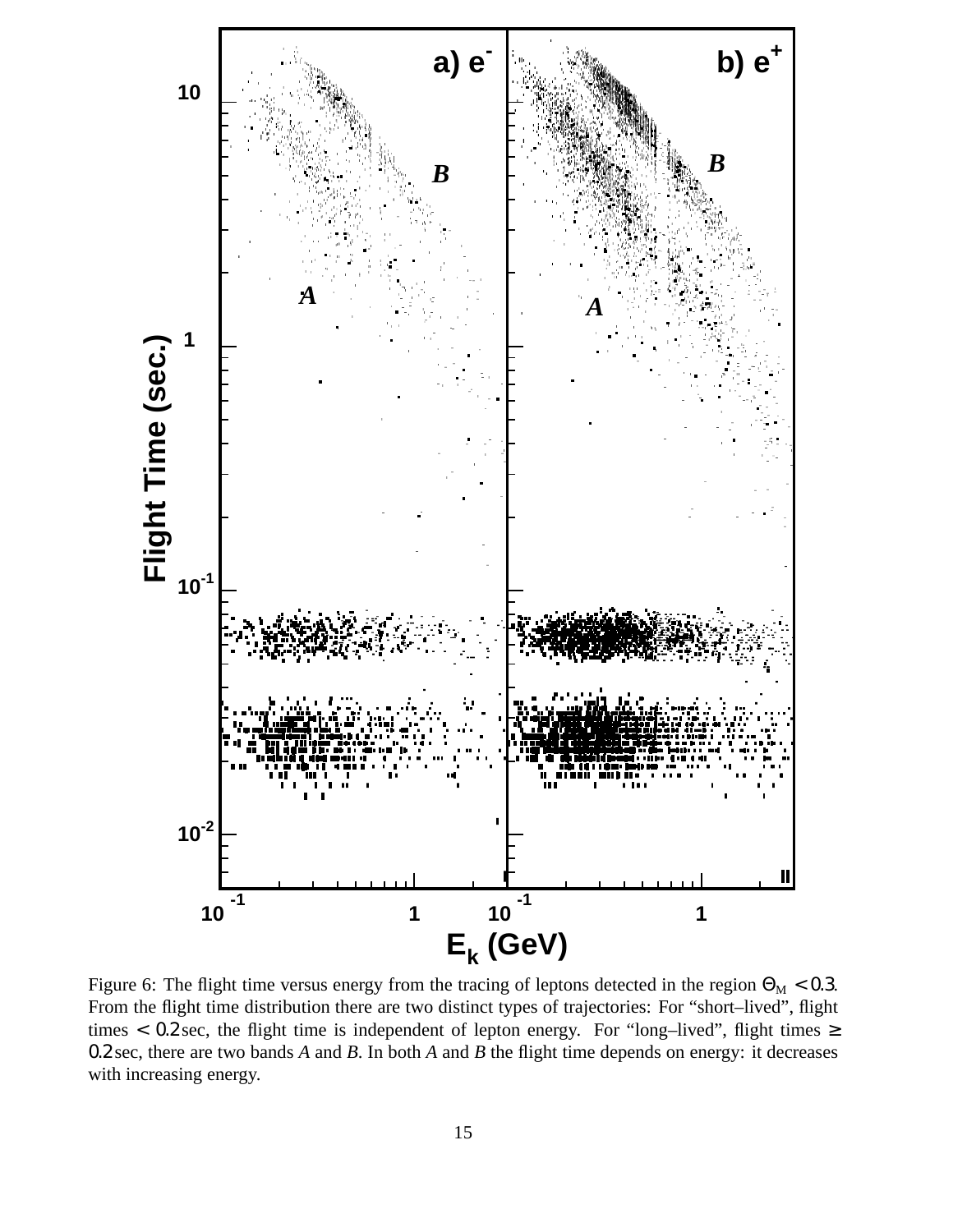

Figure 7: Properties of short–lived second spectra leptons (< 3 GeV): (a) The geographic origin of electrons and (b) positrons. Note that the point of origin shows no longitudinal dependence and that the short–lived leptons do not originate from the region  $\Theta_M < 0.4$ . The lines indicate the geomagnetic field contours at 380 km. (c) The e<sup>-</sup> (full circles) and e<sup>+</sup> (open circles) fluxes integrated over the range 0.2-2.5 GeV as a function of magnetic latitude for zenith, (d)  $20^{\circ}$  and (e)  $45^{\circ}$  shuttle attitude.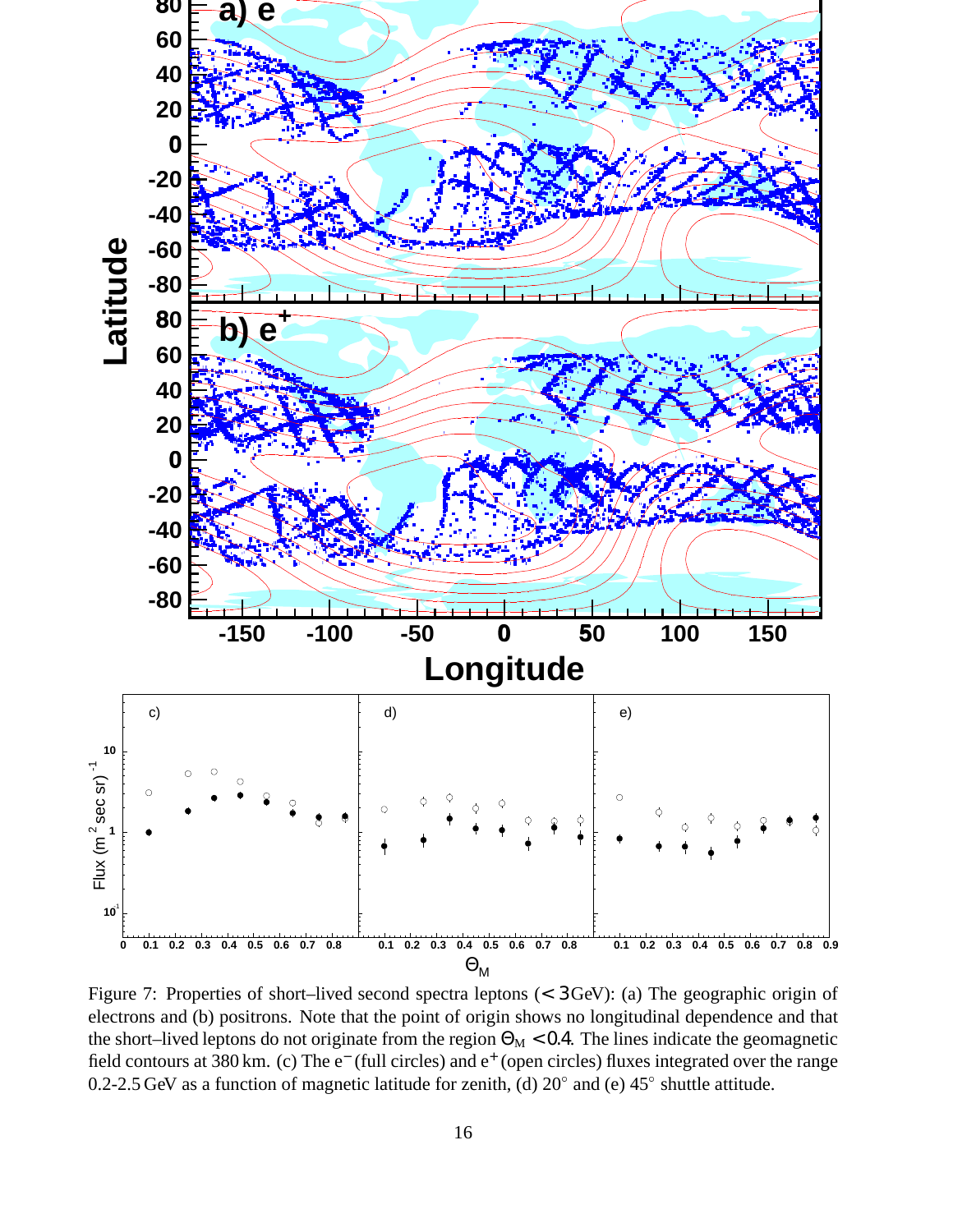

Figure 8: Properties of long–lived second spectra leptons (< 3 GeV): (a) The geographical origin of electrons and (b) positrons. The lines indicate the geomagnetic field contours at 380 km. The regions *A* and *B* correspond to the bands *A* and *B* marked in Fig. 6. (c) The e<sup>−</sup> (full circles) and e<sup>+</sup> (open circles) fluxes integrated over the range 0.2-2.5 GeV as a function of magnetic latitude for zenith, (d)  $20^{\circ}$  and (e)  $45^{\circ}$  shuttle attitude.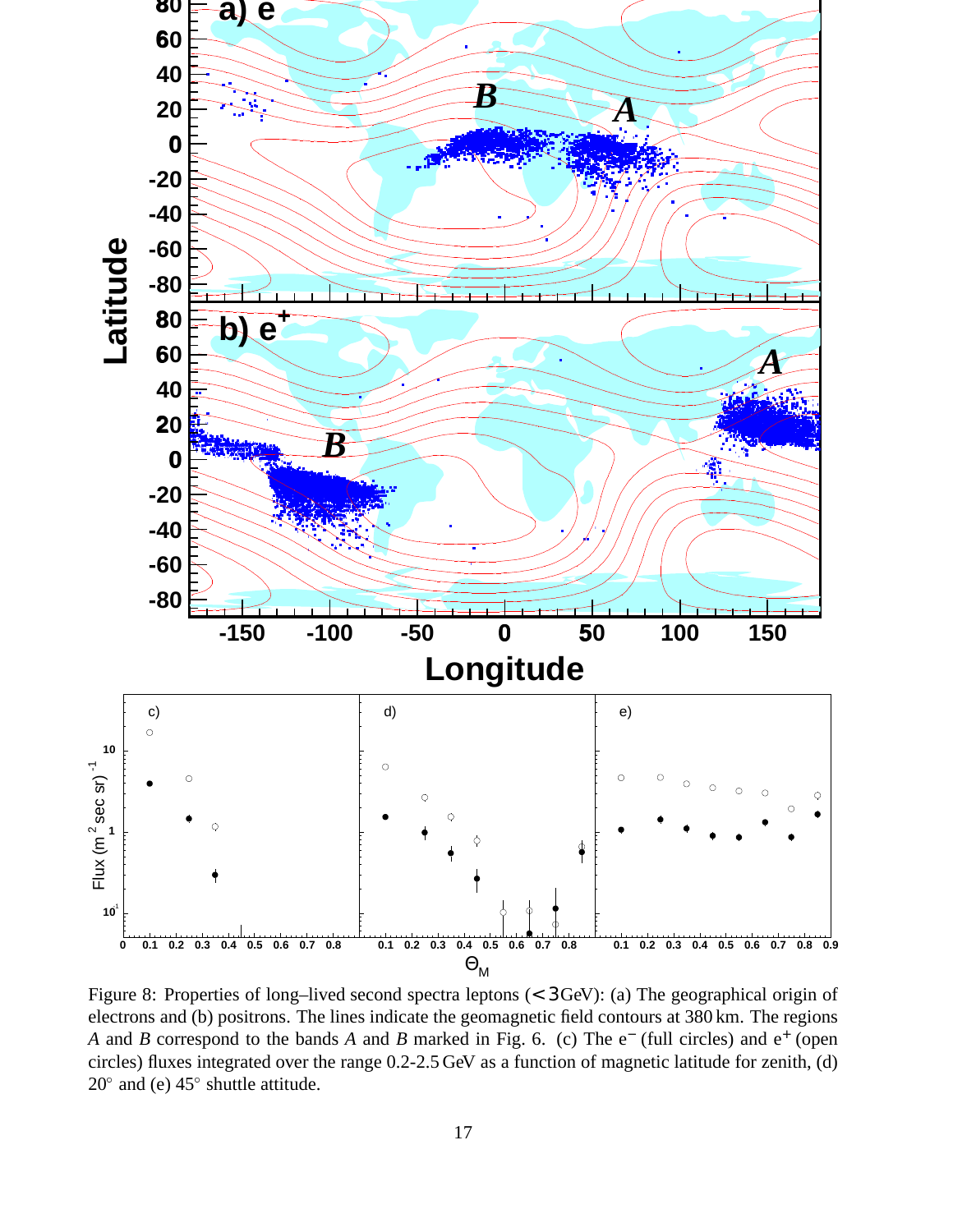

Figure 9: Property of second spectra: The point of origin of long–lived leptons with energies < 3 GeV and  $\Theta_M$  < 0.7 in geomagnetic coordinates. The regions *A* and *B* correspond to those in Fig. 8 and the bands marked *A* and *B* in Fig. 6.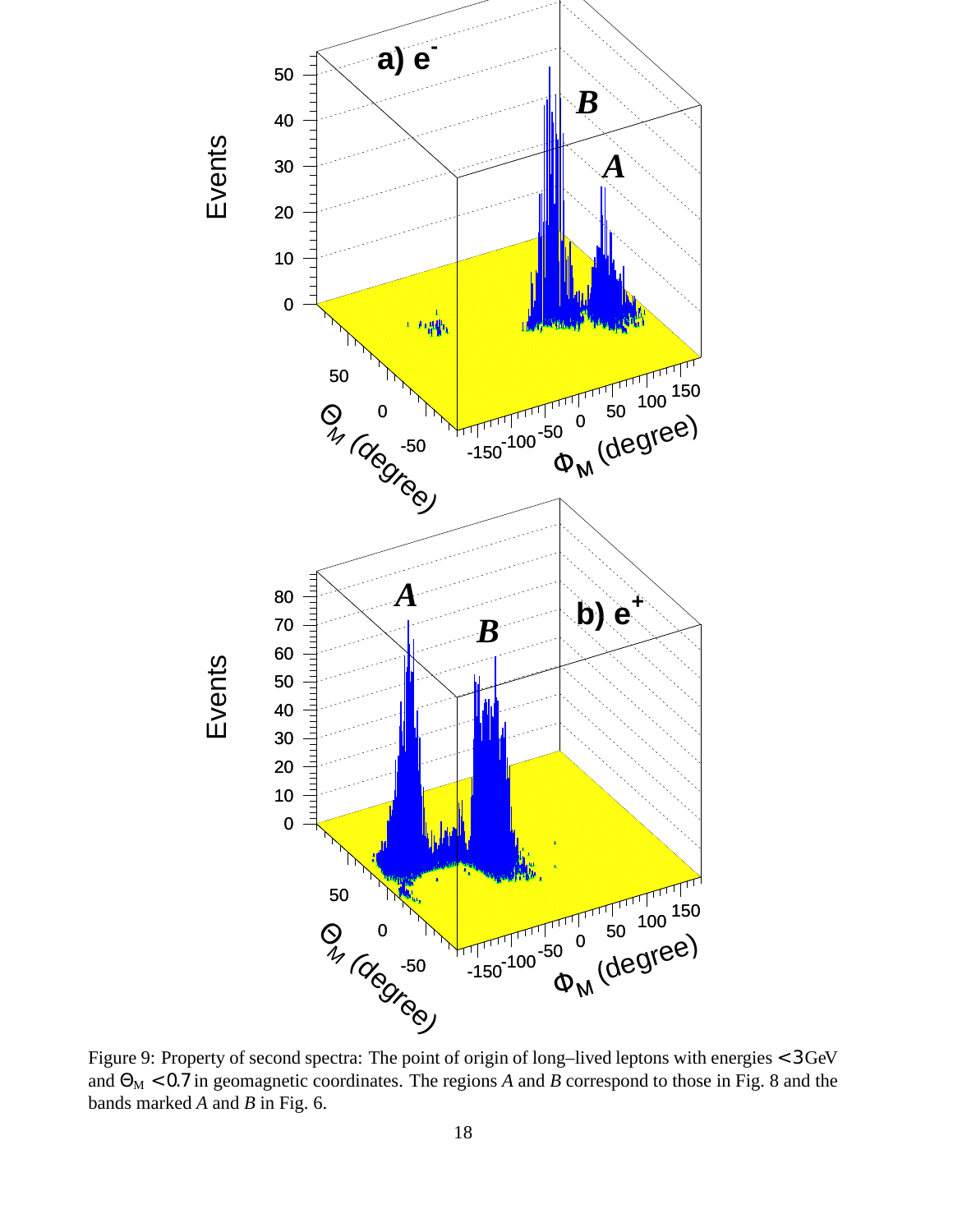

Figure 10: Property of second spectra: The  $e^+/e^-$  ratio as a function of energy for (a) short–lived and (b) long–lived particles. Shuttle attitude  $0^{\circ}$  and  $\Theta_{\text{M}}$  < 0.3.